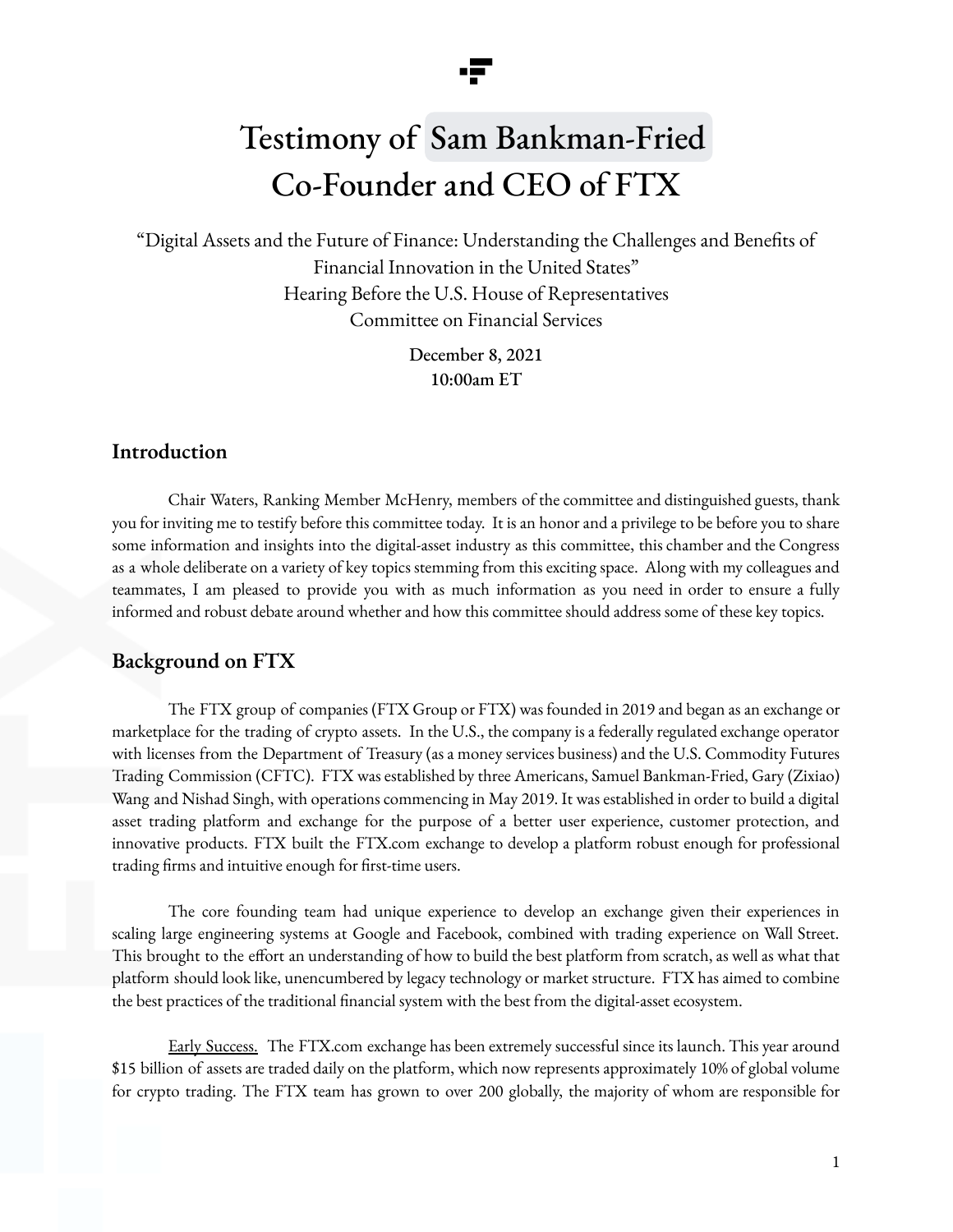compliance and customer support. The FTX Group's primary international headquarters and base of operations is in the Bahamas, where the company is registered as a digital asset business under The Bahamas' Digital Assets and Registered Exchanges Act, 2020 (DARE).



In addition to offering competitive products, the FTX platforms have built a reputation as being highly performant and reliable exchanges. Even during bouts of high volatility in the overall digital asset markets, FTX.com exchange has experienced limited downtime and technological performance issues when compared to its main competitors. We believe this dual-track focus on customers and reliability are key reasons why FTX has also experienced the fastest relative volume growth of all exchanges since January 2020.

The core product consists of the FTX.com web site that provides access to a market place for crypto assets and tokens. Platform users also can access the market through a mobile device with an FTX app. The core product also consists of a vertically integrated, singular technology stack that supports a matching engine for orders, an application programming interface or API, a custody service and wallet for users, and a settlement, clearing and risk-engine system. In a typical transaction, the only players involved are the buyers, sellers, and the exchange.

The FTX Group has operations in and licenses from dozens of jurisdictions around the world, including here in the U.S. At the time of this writing the FTX platforms have millions of registered users, and the FTX US platform has around one million users. For FTX.com, roughly 45 percent of users and customers come from Asia, 25 percent from the European Union (EU), with the remainder coming from other regions but for the U.S. (also excluding persons from sanctioned countries). Nearly all users of FTX.us are from the U.S.

2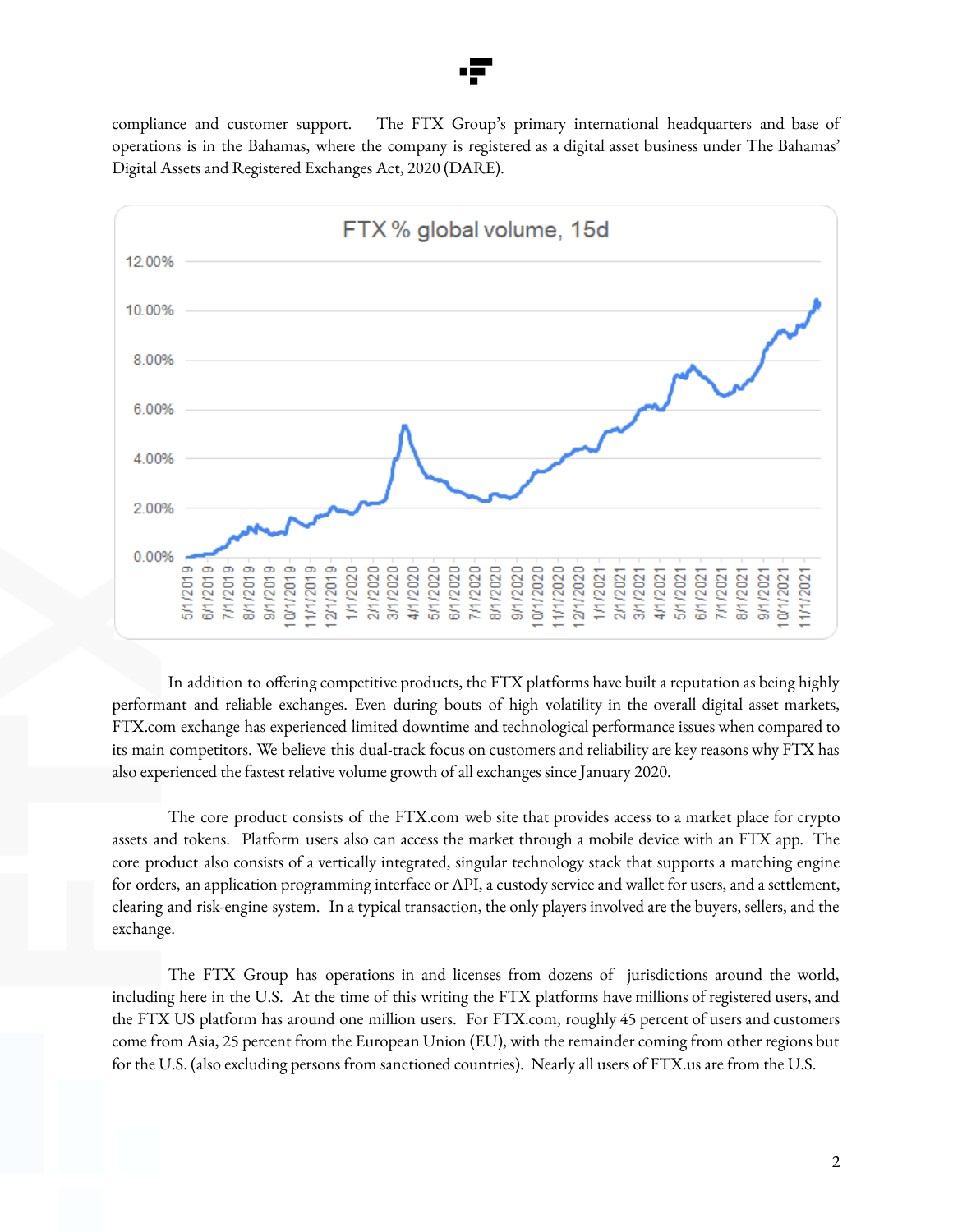

U.S. Operations. FTX services U.S. customers through the FTX US platform, which also includes FTX US Derivatives. FTX US is a separate corporate entity and company with a similar governance and capital structure to the overall corporate family, and also has its own web site, FTX.us, and mobile app. As with FTX.com, the core product is an exchange for a spot market for digital assets that, like other crypto-platforms in the U.S., is enabled through money-transmitter licenses. FTX US is headquartered in Chicago with a few other satellite offices in other US cities.

FTX US Derivatives was formed through the acquisition and re-branding of LedgerX, and is now a business unit that offers derivatives products such as futures and options contracts on digital commodities to both U.S. and non-U.S. persons. FTX US Derivatives has four licenses from the U.S. Commodity Futures Trading Commission (CFTC): a Designated Contract Market (DCM) license, a Swap Execution Facility (SEF) license, a Designated Clearing Organization (DCO) license, and a Commodity Pool Operator (CPO) license. Prior to its acquisition, this business was the first crypto-native platform issued a DCO license by the CFTC in 2017, which was a milestone for the agency and the crypto industry. That license was later amended in 2019 to permit the clearing of futures contracts.

Commitment to a Diverse Workforce. We are proud of our workforce at FTX and believe that one of our key strengths is a culture of mutual respect and cooperation. This type of culture is borne from the diversity of our team, which necessitates a spirit of empathy, understanding and humility. These traits in our workforce are good for business and are much of the reason we have been successful at understanding our customers and their needs, and executing on products that meet their needs. FTX has employees from all over the world with diverse ethnic backgrounds, and 60 percent of women in our workforce are in senior management positions.

Commitment to Mitigating Climate Impacts. FTX is very serious about minimizing our impact on the global environment where we live and work, and as a company we have taken several important steps to ensure this. Here, I would like to share several key points to explain why FTX's environmental impact is de minimis, but nonetheless explain the additional steps the company has taken to reduce even further this impact. *First*, FTX has no factories or physical products and therefore does not leverage global shipment networks, a substantial source of energy consumption. FTX has a small workforce with a small physical-office footprint, renting only a few small offices spread out around the world, and operates online. FTX corporate operations, therefore, do not have direct impacts on climate change at a globally relevant scale.

*Second*, digital asset deposits to and withdrawals from FTX platforms in fact require energy consumption as public blockchains facilitate and record those transactions, but on FTX over 80 percent of deposits and withdrawals use low-cost, carbon-efficient Proof of Stake (PoS) blockchains. These PoS networks contrast with Proof of Work (PoW) blockchains such as the Bitcoin blockchain, which consume significant amounts of energy to maintain the network. By using PoS blockchains for the vast majority of FTX deposits and withdrawals, FTX massively reduces the overall climate impact of blockchains. To facilitate the remaining approximately 20 percent of deposits and withdrawals, energy consumption is relatively small, but FTX subsidizes the blockchain network fees to share in paying the costs of that energy consumption. Separate from deposits and withdrawals, on-exchange transactions and transfers (the overwhelming majority of our user activity) do not require public blockchain activity and require only the amount of energy needed to run a web-based trading venue.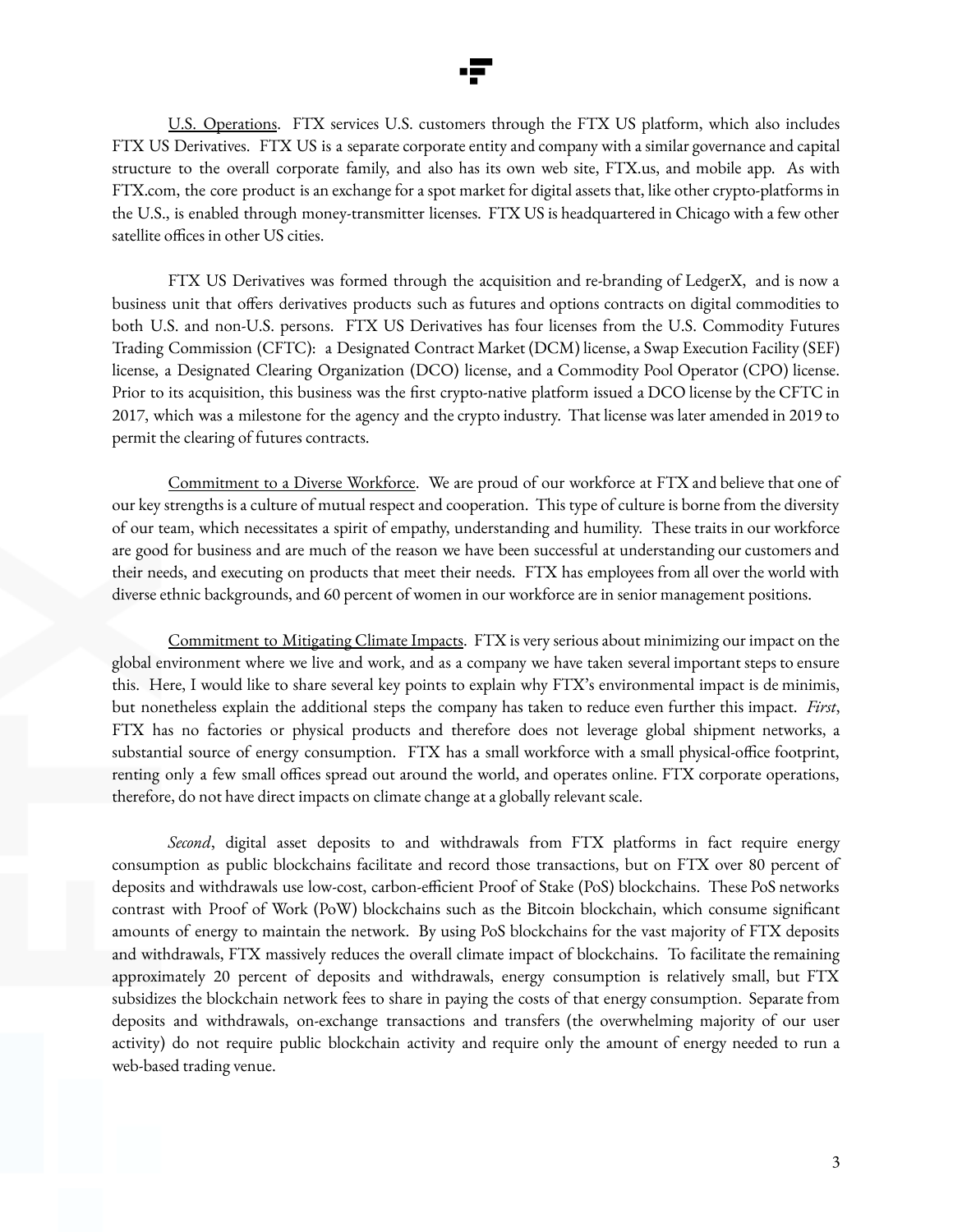

*Third*, FTX also has endeavored to take ownership of our portion of the environmental costs of mining associated with public blockchains and has purchased carbon offsets to neutralize those costs. Estimating the costs of energy consumption and carbon output associated with blockchain mining is difficult because mining is decentralized, and discerning how much energy is coming from which source is elusive. Nonetheless, FTX estimates that it costs \$1 million to take ownership of those costs, and has purchased a total of 100,000 tons of carbon offsets through two providers for \$1,016,000. Additionally, FTX through its affiliated arm, FTX Climate, created a comprehensive program to focus on the most impactful solutions to climate change possible. In addition to achieving carbon neutrality, our initial program funds research that we believe can have an outsized impact, as well as supports other special projects and carbon-removal solutions. FTX plans to spend at least \$1 million per year through FTX Climate. Those interested in learning more about these initiatives can find more information at [https://www.ftx-climate.com.](https://www.ftx-climate.com/offsets)

*Fourth*, FTX believes energy consumption by PoW blockchains and its impacts should be assessed within the appropriate context, which we believe should include consideration of their benefits, an understanding of their differences with PoS networks and how each type of network is being leveraged and growing, as well as a comparison to other energy-consuming activities or even industries. For example, BTC has delivered benefits to many as measured by access to financial products, asset transmission, and wealth creation, which should be weighed against the network's energy  $\mathrm{costs.}^{1}$ 

Additionally, while PoW networks attract attention for their energy consumption, transactional activity on PoS networks is growing substantially due to their superior ability to process a greater number of transactions in a shorter period of time at a lower cost. FTX believes these PoS networks will become increasingly important over time, which will continue to minimize the overall climate impact of blockchains over time. And finally, the energy consumption by PoW blockchains is relatively small when compared to other industries that the BTC network in particular is often compared to. $^2\;$  Of assets whose futures trade on CFTC-regulated venues, BTC actually ranks fairly low in terms of environmental impact, relative to traditional, physically mined commodities, oil, livestock, and other environmentally impactful assets.

Commitment to Giving Back. FTX is committed to improving the lives not just of our customers through superior products, but also the lives of those in the broader global community. Toward this end, FTX created the FTX Foundation, which was founded with the goal of donating to the world's most effective charities. FTX has pledged to donate one percent of net revenue from fees to the foundation. FTX, its affiliates, and its employees so far have donated over \$10 million to help save lives, prevent suffering, and ensure a brighter future.

<sup>2</sup> See "On Bitcoin's Energy Consumption: A Quantitative Approach to a Subjective Question," *Galaxy Digital Mining*, May 2021, Rachel Rybarcyzk, Drew Armstrong, Amanda Fabiano. <https://docsend.com/view/adwmdeeyfvqwecj2>. <sup>1</sup> See "Everything We Want Costs Energy, Including Bitcoin," by Benjamin Powers, *Coindesk*, Apr. 22, 2021; [https://www.coindesk.com/tech/2021/04/22/everything-we-want-costs-energy-including-bitcoin/;](https://www.coindesk.com/tech/2021/04/22/everything-we-want-costs-energy-including-bitcoin/) see also "The Bitcoin Mining Network: Trends, Average Creation Costs, Electricity Consumption & Sources," *CoinShares Research*, June 2019 Update, <https://coinshares.com/assets/resources/Research/bitcoin-mining-network-june-2019-fidelity-foreword.pdf>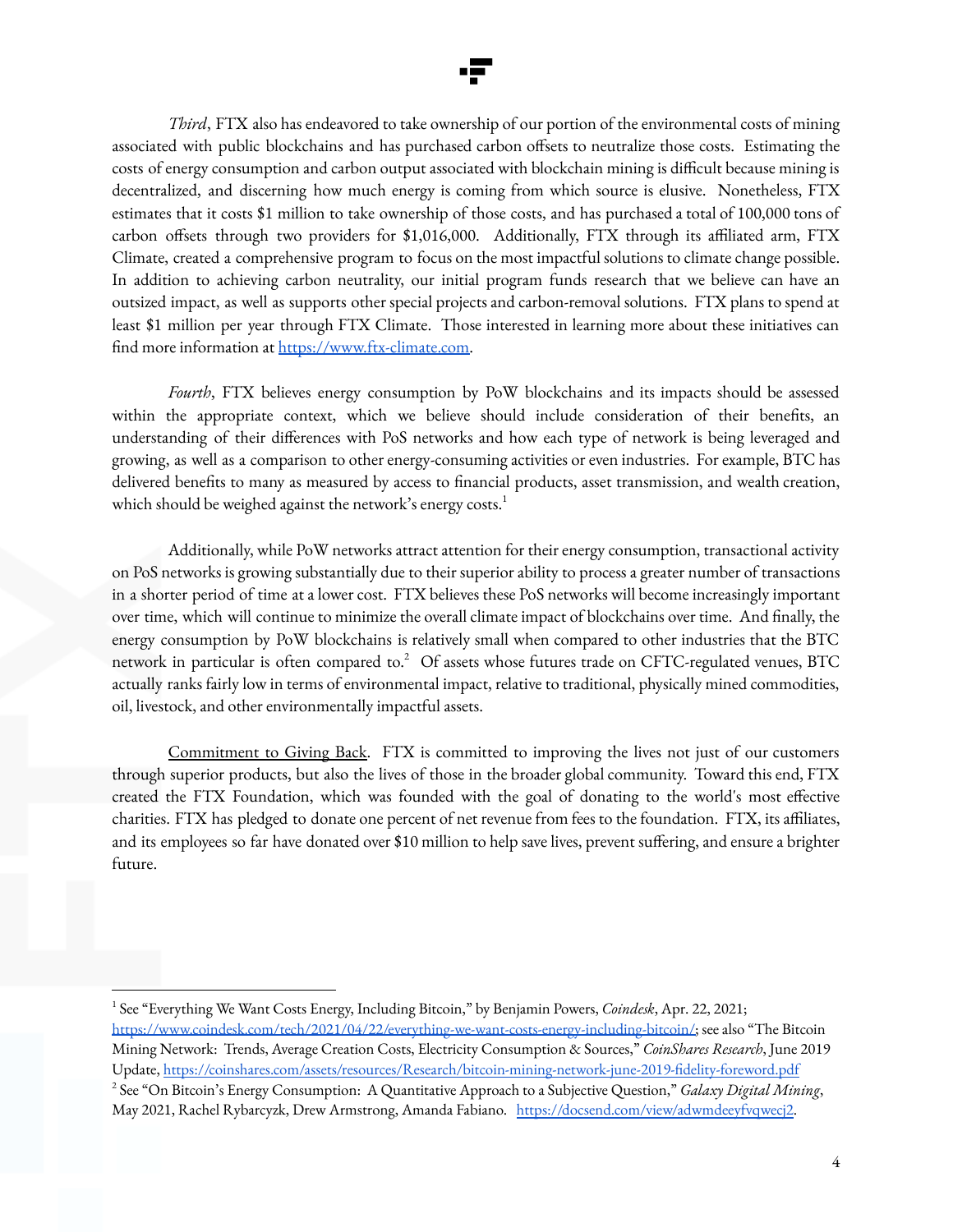### **Discussion**

In this discussion I will address the following topics: (1) an overview of the products offered by FTX and their role in the digital asset economy; (2) stablecoins and how to address risks associated with these instruments; and (3) the current regulatory landscape and principles to guide policy makers toward good policy outcomes. Throughout this discussion I distinguish our non-U.S. and U.S. businesses by referring to FTX International and FTX US, respectively, where relevant.

There are several key themes in my testimony as it addresses the various topics. The first is that *FTX empowers the individual investor and consumer because we offer products that are easily accessible and inexpensive, so investors and consumers can make simplified choices to achieve their economic goals*. Easy access to financial products all in one place, in many cases on a mobile phone, without multiple gatekeepers assessing rents and posing risks to the investor along the way, is how the digital-asset ecosystem is impacting the real everyday lives of those involved, and helping them achieve economic security along the journey. A supportive and accommodating policy environment for this easy access to financial tools (balanced with other policy goals) will only empower the individual investor even further.

The second theme is that *FTX has designed and offered a platform with a market structure that is risk reducing*. To be sure, there are irresponsible actors in the digital-asset industry, and those actors attract the headlines, but FTX is not one of them and in fact has built a resilient, risk-reducing platform *as a competitive advantage*. As a result, the FTX model should be able to fit into any regulatory framework with the highest of risk standards around the world, so long as policy makers are willing to be flexible and allow a risk-reducing, 24/7, direct-to-investor market structure, and dispense with any *requirements* for a legacy, intermediated market structure that has not always best served the individual investor.

The final theme is that *FTX already is subjected to U.S. federal regulatory supervision of the highest standards*, including that of the U.S. Commodity Futures Trading Commission (CFTC) and the U.S. Department of Treasury, as well as stringent supervision by other global and state regulators. As discussed below, FTX embraces and would prefer to operate under one, federal, unified regulatory regime. In any case, FTX views its official-sector supervisors as stakeholders and partners with whom a consistent, active dialogue is necessary, and this viewpoint applies equally to the U.S. Congress. We at FTX are always available and eager to share our insights into the digital-asset industry and how it can continue to improve people's everyday lives.

The future, of course, is difficult to predict, but FTX believes that digital assets and blockchain technology more generally are very likely to endure and continue to present exciting opportunities for consumers, investors and entrepreneurs. FTX believes the U.S. should continue to lead in presenting those opportunities here in this country. FTX fully supports a regulatory framework for the trading of digital assets that protects investors and delivers on the hallmarks of orderly markets. To maintain U.S. leadership, policy makers will need to continue leveraging the best features of existing policy, but also accommodate the best features of the digital-asset industry, which we believe are empowering to the consumer and risk-reducing to markets.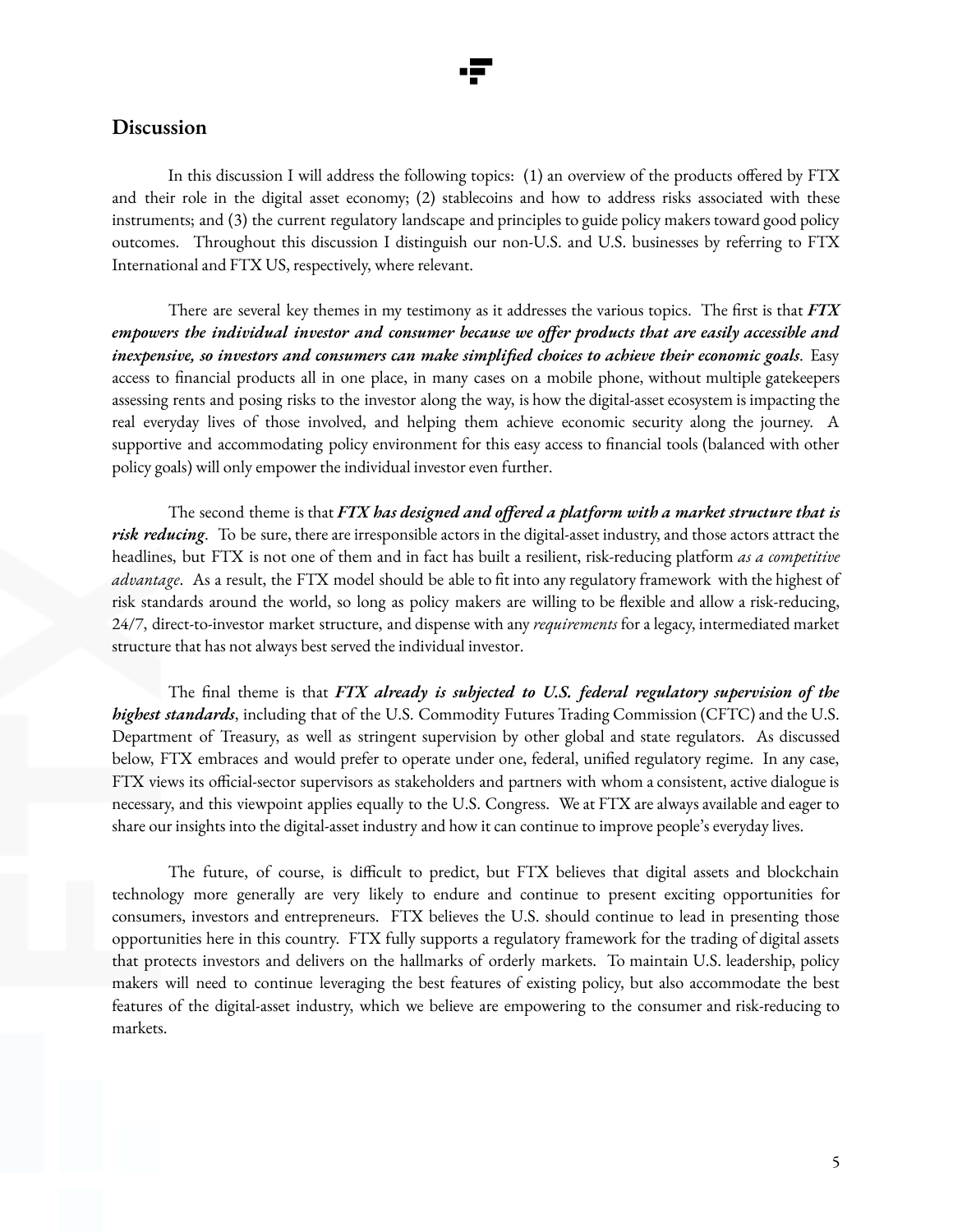## 1. FTX Products and Their Role in the Digital Asset Economy

Core Product: Digital Asset Exchange. As briefly explained above, FTX's core products are its digital asset exchanges, FTX.com and FTX.us. On both platforms, users can spot trade digital assets with other users for cash, stablecoins and other digital assets. On the spot exchange, users can set a variety of different order types on a central limit order book (CLOB). Users are able to offer orders at a specific price (limit order) or trade on the book at the best price shown. A robust matching engine sits in between these orders to connect buyers and sellers and display the best available prices.

Futures and volatility contracts related to digital assets also are listed on the platforms as well, with or without leverage. On FTX.com, leverage is limited to 20x; as of now it is not available to users of FTX.us (although there is facilitation of other forms of credit to Eligible Contract Participants -- see below). The platforms have listed quarterly-settled (as well as perpetual futures contracts only on FTX.com) that are cash settled. Additionally, MOVE volatility contracts are offered on FTX.com and are similar to futures except, instead of expiring to the price of a digital asset, they expire to the USD amount that the price of BTC has moved in a day, week or quarter. FTX.com also lists Bitcoin (BTC) options for trading. Finally, FTX US Derivatives offers to U.S. users both BTC and Ethereum (ETH) options, futures and swaps.

To cover initial and maintenance margins, derivatives and leveraged products users post collateral in the form of cash, stablecoins or other digital assets held on their account. The exchanges also have integrated risk-management and back-office systems to perform clearing and settlement of trades, which includes updating records of ownership of the digital asset or digital asset futures and options contracts traded (clearing), and transferring value between users' accounts (settlement), using either delivery versus payment or delivery versus delivery.

Market events last last week showed how effective the risk-reducing attributes of the FTX core product are. Multiple digital assets declined in value in a short time period late Friday (December 3, 2021), increasing substantially the trading volumes for those assets on the FTX platforms, particularly as the FTX risk engine was activated and began liquidating relevant customer positions on the platforms. The market decline began very late in the day, long after trading hours ended for U.S. markets. But with 24/7 trading hours for digital assets, the FTX risk engine was able to respond immediately to the decline in asset prices, and began liquidating positions immediately before any customer account became net negative. In traditional markets, had a material market event began at the same time, risk-management systems would not have responded until markets re-opened more than two days later, a period of time when customer positions could have declined dramatically before an opportunity to stem losses in the customer account. Importantly, FTX's risk model avoids the systemic warehousing of such risks over a weekend or other period of market closure, and instead addresses at-risk positions and accounts immediately, in real time.

Off-exchange Portal for Arranging and Matching User Orders. FTX.com also offers an off-exchange portal that enables users to connect with other, large users, enabling them to request quotes for spot digital assets and trade directly. This facility forwards requests for quotes to large users, returning prices offered and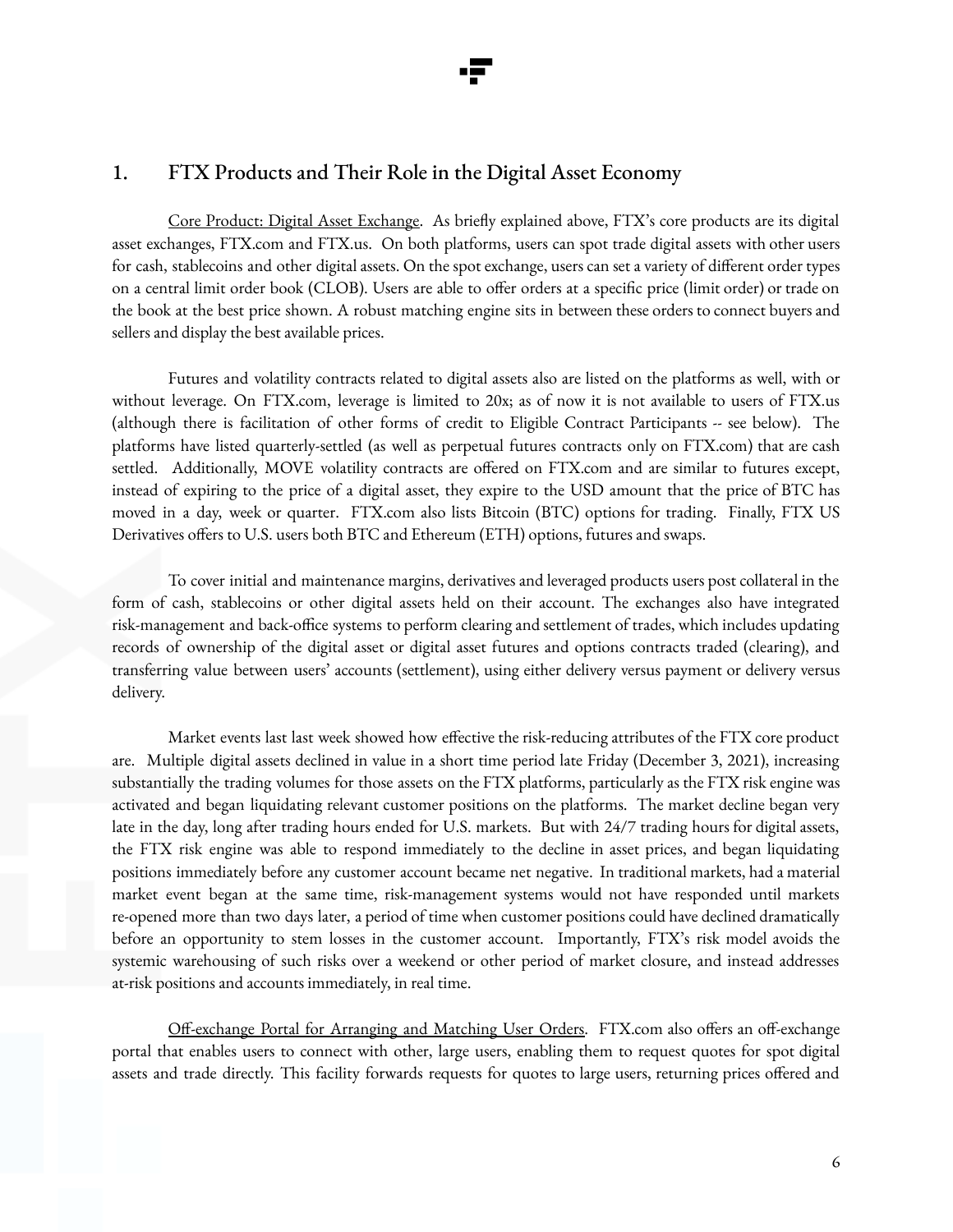

enabling users to then place an order. The portal is similar to other facilities found in traditional markets where a central limit order book is not used to match trades.

Margin Lending. FTX platform users can lend their digital assets to those who need them for spot trading. Users (including eligible users on FTX.us) wishing to trade digital assets they do not have may borrow them from users willing to lend them by posting collateral in the form of cash, stablecoins or other digital assets held in their account. The FTX platform maintains a borrow/lending book and matches users wanting to borrow with those willing to lend.

NFT Marketplace. FTX operates a marketplace for users to mint, buy and sell non-fungible tokens (NFTs). NFTs are tokens that are not fungible with any other tokens. They can take a number of forms and, for example, can be redeemed for a physical object, or an experience (such as a movie or phone call), or can be linked to a digital image, etc. FTX's NFT marketplace is conducted through an auction system. Alternatively, users can purchase directly at the prevailing selling price set by the seller. Users can choose to display their NFT collection on the FTX NFT marketplace portal, and/or to continue to buy or sell on the NFT marketplace. An NFT market is available to users of both FTX.com as well as FTX.us.

FTX Pay. FTX Pay is a service offered to merchants to accept payments in digital assets or fiat. Users have the option to top up their FTX accounts with ACH or credit cards, which are then used to make payments to enrolled merchants. For digital asset payments, the relevant user's FTX account would be debited by an amount in the chosen digital asset that is equivalent to the amount that is payable to the merchant. FTX facilitates the payments to the merchant by providing the payment infrastructure.

Staking. FTX.com offers the ability for users to "stake" certain supported digital assets on the platform. By staking such digital assets, users can earn staking rewards; in addition, for some tokens, users can receive and unlock certain benefits on FTX, such as reduced trading fees, withdrawal fees, as well as other rewards. Generally, users can "unstake" their digital assets at any time, subject to an unstaking or unbonding period. For certain digital assets, FTX may allow the user to unstake the digital asset immediately by paying an unstaking fee.

Types of Digital Assets on FTX Platforms. FTX has developed listing standards and a framework for determining which digital assets to list on the platforms. Part of that framework entails evaluating the assets to assess factors such as security, compliance risk, legal risk, technological risk and other factors. On FTX.com, which again is unavailable to U.S. users, FTX has listed approximately 100 stablecoins and other digital assets on its spot exchange. Digital assets include tokens such as Bitcoin (BTC), Ether (ETH), , Uniswap Protocol Token (UNI), Chainlink token (LINK), Solana (SOL), and Aave (AAVE). Non-pegged stablecoins include tokens such as USDT (USD Tether) and DAI.

On FTX.us, the company has taken what we believe to be a conservative approach to listing digital assets for trading. Consequently, there are far fewer tokens listed for trading on FTX.us due to much stricter listing standards for this platform. Care has been taken to avoid listing assets with features viewed to be similar to securities in the U.S. The assets and tokens listed more closely resemble BTC and ETH, two tokens expressly addressed by the CFTC to be commodities subject to its jurisdiction.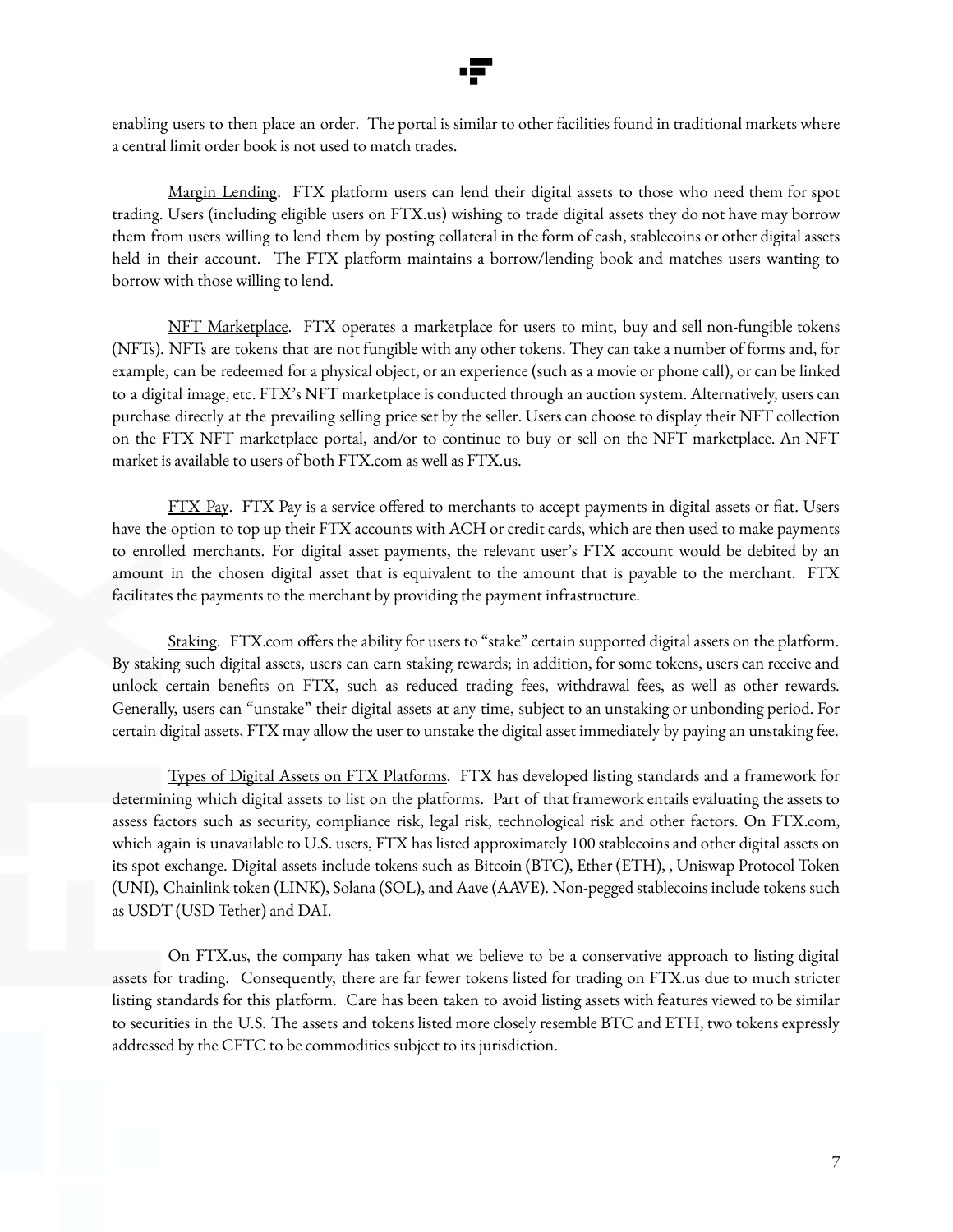

In sum, a quick review of these products will lead to the conclusion that the products available now in the digital-asset economy and on the FTX platforms are very similar to ones found in the traditional finance space. This reflects a maturing of the industry as more and more sophisticated investors enter the space and demand products and solutions familiar to them from traditional finance.

Again, one of the defining features of these products that is different from traditional finance is that the investors can get access to all of them on one platform, and without going through multiple intermediaries for access. In addition, all market data is made public and free -- all users are given full knowledge of the orderbook and trades. Easy access to financial products and solutions on one, easy-to-use platform is a powerful feature that empowers investors, consumers and entrepreneurs. By simplifying access to these tools, users of the products can focus more on the core of their everyday financial goals and needs -- ultimately this is what FTX believes will promote financial inclusion and economic security for more people.

### **2. The Benefits of Stablecoins and Addressing Their Risks**

FTX believes that stablecoins are one of the most important payment innovations to come from the digital-asset industry, and users on our platforms rely heavily on their use for payment and settlement of transactions. FTX acknowledges the important work of the *President's Working Group on Financial Markets* and we read with interest the recently released "Report on Stablecoins." FTX has shared its recommendations on how best to ensure the safety and soundness of stablecoins, which I include here as an exhibit to this written testimony and can also be found at <https://www.ftxpolicy.com/stablecoins>.

In addition to our recommendations for stablecoin supervision, FTX believes two other key points are worth making to this committee for your consideration. *First*, this committee should understand that FTX believes that without banking-type federal supervision of stablecoin issuers today, FTX allows their use on our platforms and indeed leverages them for our own corporate money transfer because we believe they are *risk reducing*. Indeed, FTX has opted to use stablecoin transmission for very large money transfers, including for our merger-and-acquisitions activity, rather than the traditional banking system's payment rails.

While it might seem counterintuitive to some that using stablecoins would be viewed as less risky than the heavily regulated payment rails of the banking system, the reason is because stablecoin transfers have nearly instantaneous settlement, and settlement can be easily confirmed by both counterparties by viewing the deposit into a wallet on a public blockchain. Contrast this with the process for a typical wire transfer, a process that includes multiple intermediaries standing between the transferor and transferee, each of which poses counterparty risks; takes days to complete and settle; and is costly compared to a stablecoin transfer. Other payment systems such as ACH or credit-card networks also suffer from size limitations as well as costliness, even if hidden to users.

FTX, therefore, is skeptical that bank-like supervision for *all* stablecoin issuers is the best solution for consumers. Our concern is that bank-like supervision in every case might inadvertently introduce the risks that stablecoins currently sidestep. We recognize, however, that minimum standards for certain core requirements should be met by both the issuer and the stablecoin it issues. These core requirements include: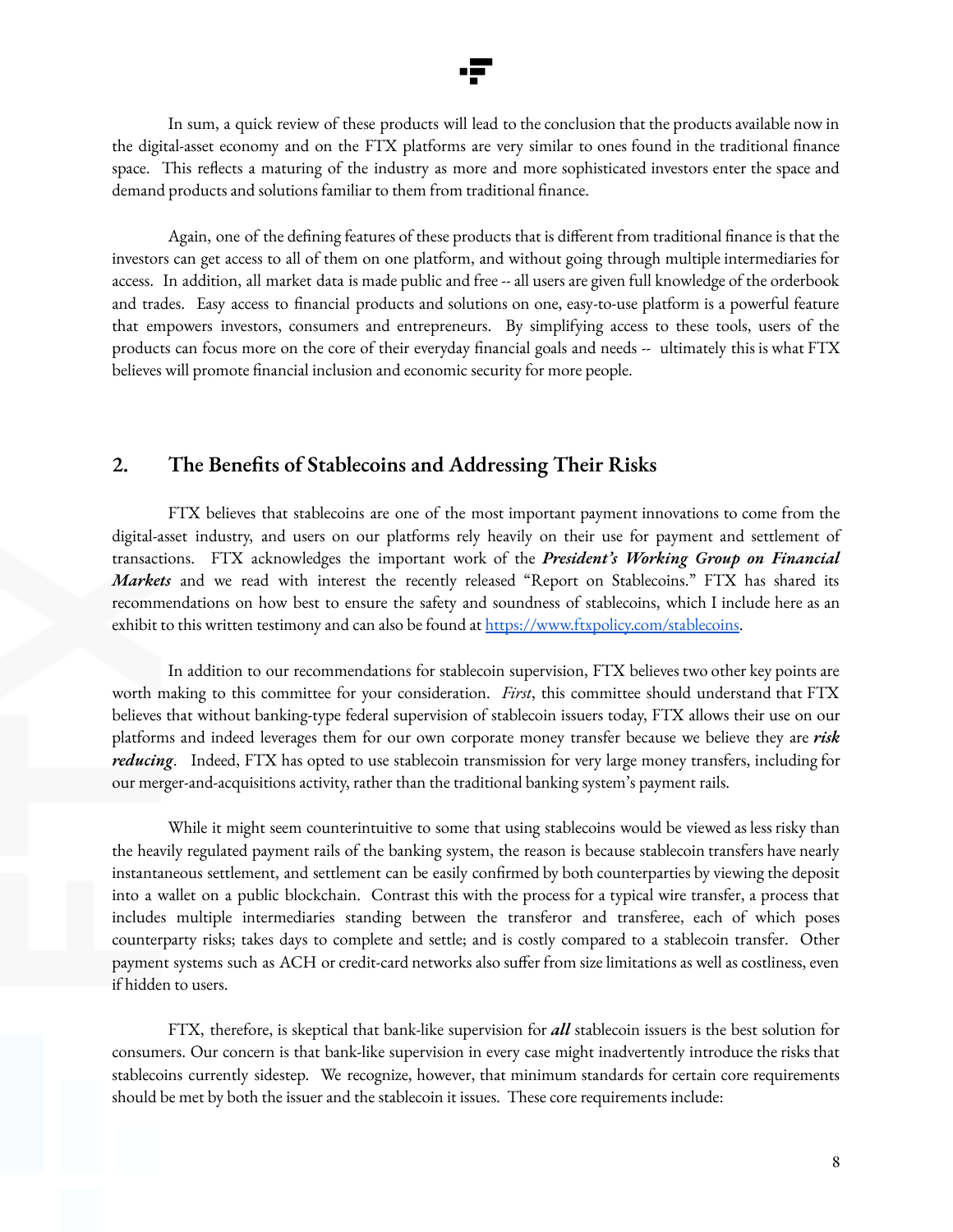

- Daily attestations of what assets (cash, bonds, etc.) are backing a stablecoin
- Periodic audits to confirm the asset backing is as claimed
- Haircuts for assets with moderate risk
- An open line for law enforcement to blacklist address and persons associated with financial crimes

These core requirements could be met in a variety of regulatory contexts, including ones other than the federal banking supervisors such as the CFTC or the Securities and Exchange Commission (SEC). Indeed, members of this chamber have introduced legislation with these regulators in mind.

*Second*, FTX believes that the continued use of stablecoins with appropriate standardized safeguards *will protect* the hegemony of the U.S. dollar as the world's reserve currency, not threaten it. Again, this viewpoint might seem counterintuitive, but today the most widely used stablecoins are pegged to the U.S. dollar, and so ultimately those stablecoins settle to U.S. dollars themselves. This system promotes the continued reliance worldwide on the U.S. dollar, rather than threatens it. In fact, FTX's concern is that an overly onerous approach to supervising stablecoins is what will pose a risk to the U.S. dollar's reserve-currency status, because stablecoin issuers might be compelled to shift to other jurisdictions and focus their efforts on stablecoins that are pegged to fiat currencies other than the U.S. dollar.

To be sure, consumers will benefit most from having some level of competition among payment-service providers, which U.S. policymakers have allowed or promoted before. FTX believes that it should be instructive to policymakers that new innovations, including stablecoins in the payments space, often materialize outside of a defined regulatory perimeter, which typically means that service providers within that same perimeter are not offering what a market is demanding, usually for a variety of reasons. To allow innovation to continue and healthy competition to persist, however, policymakers should take care to strike the appropriate balance and not insist on moving all innovators to within the same regulatory perimeter. FTX commends this committee for holding this hearing to educate itself first on the benefits of new innovations like stablecoins before moving to act on the recommendations of the PWG's report.

### **3. U.S. Market Regulation of Crypto Platforms and Challenges to Operations**

This committee in the past has asked thoughtful questions about the best way to provide supervisory oversight of crypto platforms that offer trading, and some members of this committee indeed have introduced legislation addressing this topic. Other members have questioned whether federal legislation is necessary at all. We appreciate all of these questions and efforts.

Last week FTX released *FTX's Key Principles for Market Regulation of Crypto-Trading Platforms*, which can be found on the FTX.com web site at https://ftxpolicy.com and is included here as an exhibit to my testimony. This document was designed and released to assist with this committee's and other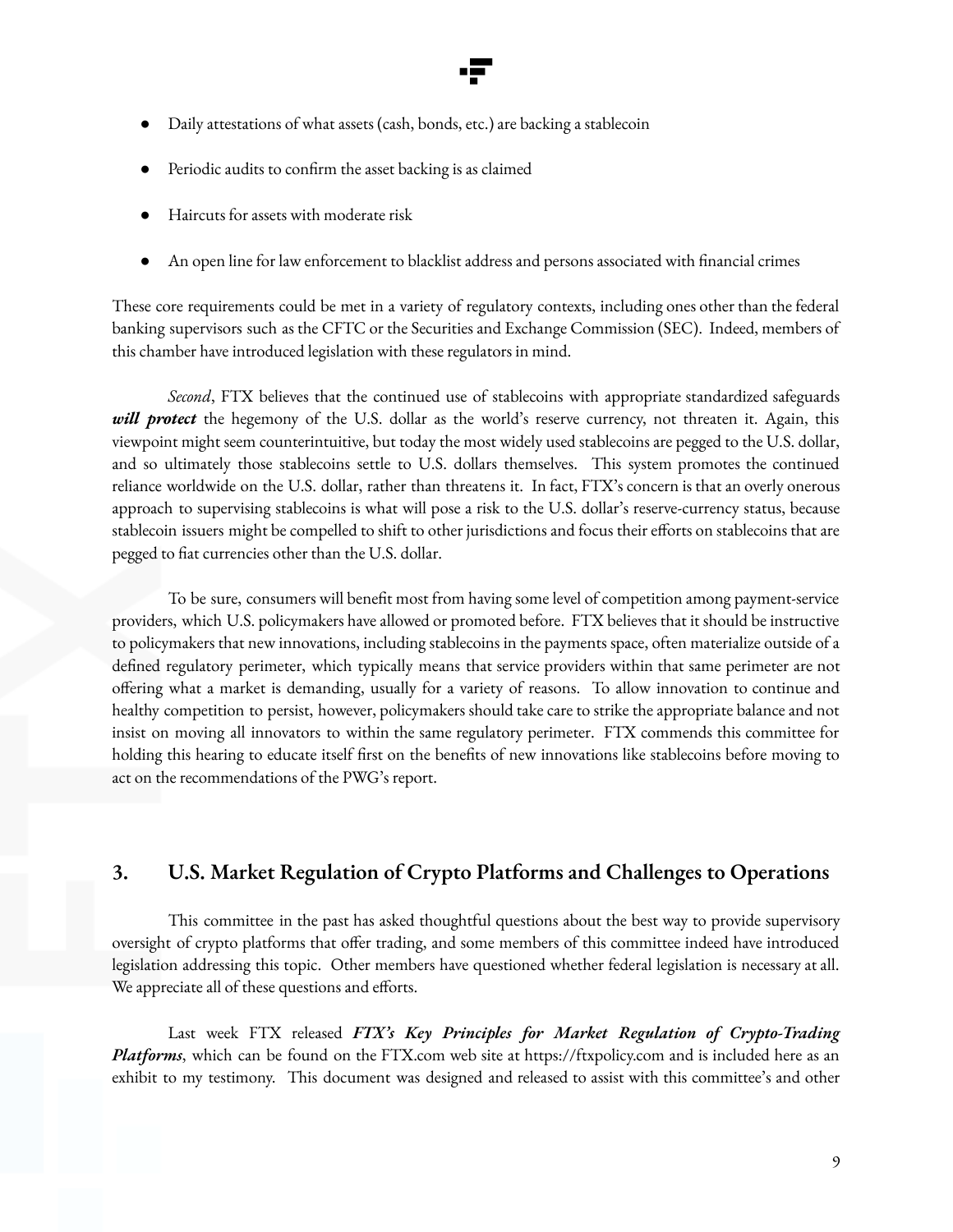

policy makers' deliberations about how best to protect investors and serve the public through sensible market supervision of crypto platforms.

FTX's *Key Principles* document goes into some amount of detail but here I would like to focus on a few highlights for this committee to consider. *First*, in considering a framework for supervising spot and derivatives crypto trading markets, policymakers should take a principles-based approach and leverage the existing policy goals that apply to traditional capital and derivatives markets. These goals essentially are universal to all markets and include: ensuring customer and investor protection, promoting market integrity, preventing financial crimes, and ensuring overall system safety and soundness. FTX believes that any new policies related to crypto platforms also should be in service to these goals, which also necessarily means that much of the principles reflected in the Commodity Exchange Act (CEA), Securities Act of 1933, and Securities Exchange Act of 1934 are relevant to our industry. FTX believes it makes sense to leverage these goals as well as the experience and expertise of the CFTC and the SEC as appropriate.

*Second*, FTX and other crypto platforms have brought important innovations to trading, and a sound policy framework should preserve these innovations where possible. This is because these innovations help to minimize risk, promote capital efficiency and protect investors, all of which better serve the public. As referenced above in this testimony, some of the key innovations include: (1) automated risk-management systems that ensure customer accounts trading multiple different assets do not go net negative across customer positions; (2) 24/7 trading hours, which also reduces risk by allowing markets and their systems to manage risks without interrupting and lengthy time gaps between market hours; (3) permissioning a non-intermediated market structure that gives all investors the same equal access to the market and helps minimize conflicts of interest; and (4) access to market data for all platform users free of charge, which aligns the platform operator's interest with the investor's.

*Third*, a successful policy framework would allow crypto platforms to offer both spot and derivatives trading on crypto assets under one unified system, with one rule book and one technology platform to manage risks related to all trading activity in customer accounts. In jurisdictions with mature markets such as the U.S., regulatory frameworks were developed in response to fragmented markets for securities, commodities, and derivatives on those assets. FTX has demonstrated that bringing together markets for both the assets and derivatives for those assets delivers key benefits to market participants. Those benefits come from having one rule book that applies to all trading, having one collateral and risk-margin program, and a single technology stack for the front end (the user interface), to the back end (settling and risk managing positions). Public policy should permit this one-rule-book model due to its risk-reducing and customer-protection attributes.

To accomplish this, and where there is more than one market regulator such as in the U.S., regulators should work together cooperatively and use their authorities where applicable to accommodate this model for crypto assets. Our *Key Principles* document proposes a scheme where a crypto-platform operator could opt into a program of joint supervision by the CFTC and SEC, with one of the two market regulators serving as the primary regulator, and the other as the secondary regulator. This type of paradigm is familiar to market regulators globally and requires joint responsibilities and cooperation between regulators. A hallmark of this paradigm would be having one primary regulator, which is likely necessary to ensure the accommodation of one rule book, one matching engine and risk engine supported by one technology stack. It is these features that again are risk reducing.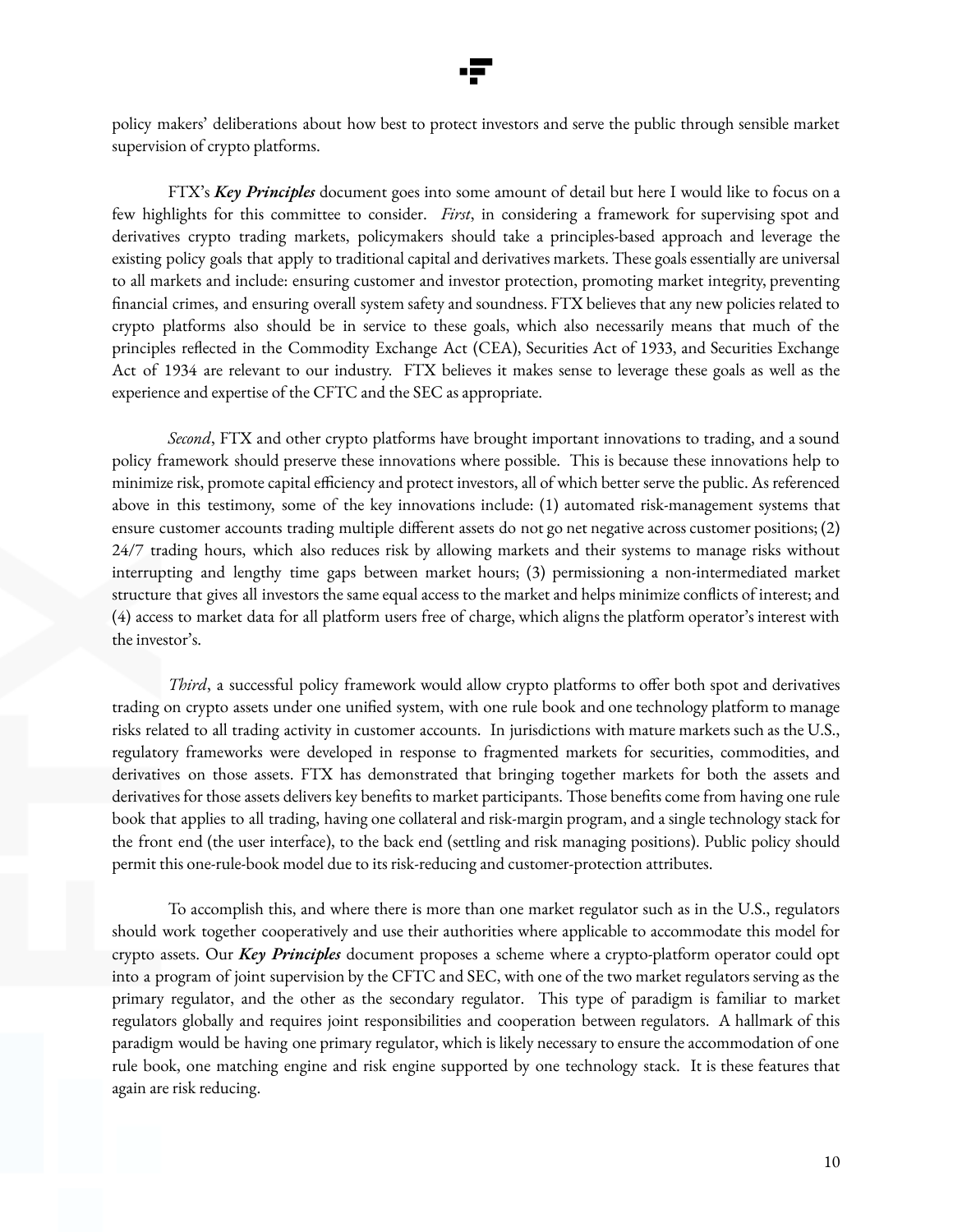

Under this paradigm, which FTX believes largely could be created under existing CFTC and SEC authorities, there might remain some other policy gaps, which include the proper treatment and disclosures for certain types of crypto assets that are not precisely securities, or whose function and purpose can change over time, but in any case would fit the definition of a commodity under the CEA. <sup>3</sup> While some of these tokens are securities, the classification of others is unclear under existing definitions, and therefore it may be appropriate to establish more definitional refinements as well as a different disclosure framework for certain assets. In any case, *FTX's Key Principles* again envisions all tokens and derivatives referencing them trading on the same platform, under the same rule book, and with a unified system to manage risks related to all trading activity in customer accounts.

*Fourth*, an appropriate policy framework for market regulation of crypto assets should remain market-structure neutral and expressly allow non-intermediated markets. While FTX believes the U.S. market regulators have authorities to accommodate this type of market structure today, it nonetheless is not the market structure generally contemplated by the CFTC and SEC regimes. FTX is quite familiar with the CFTC regime as the owner and operator of a registered futures market and clearinghouse, and believes the CFTC's principles-based approach to supervising those functions makes a lot of sense. This regime requires disclosed and approved policies and procedures created by the platform operator to address key issues such as custody of assets, key features related to the lifecycle of a trade, reporting of market activity to supervisors, provisioning market data to platform users, ensuring adequate financial resources, and protecting against cyber-attacks and financial crimes. Given the nascency of the digital-asset class, this type of approach especially makes sense as it affords flexibility to the CFTC and the platform operator to address new market developments through expeditious changes to the platform's rule book, policies and procedures.

### **Conclusion**

FTX is grateful to this committee for the opportunity to share information about the digital-asset ecosystem and suggest ways the benefits and promise of the industry can continue to be realized, and in a responsible way. FTX believes most or many of the products and tools we offer on our platforms could continue to be offered to U.S. customers within the regulatory paradigms in place today, although in some instances with some careful modifications or productive interpretations by our supervisors. We believe that new policy affecting the digital-asset industry and FTX's business should build on the best features of existing policy, and our suggestions on stablecoin and marketplace supervision are informed with this in mind. By using this approach, FTX believes that the best aspects of traditional finance and digital assets will be combined, and consumers will continue to have access to the empowering tools they seek for economic security, all in one place, and from a singular, risk-reducing platform.

 $3$  FTX observes that the definition of a "commodity" under the CEA is very expansive, and securities also meet that definition.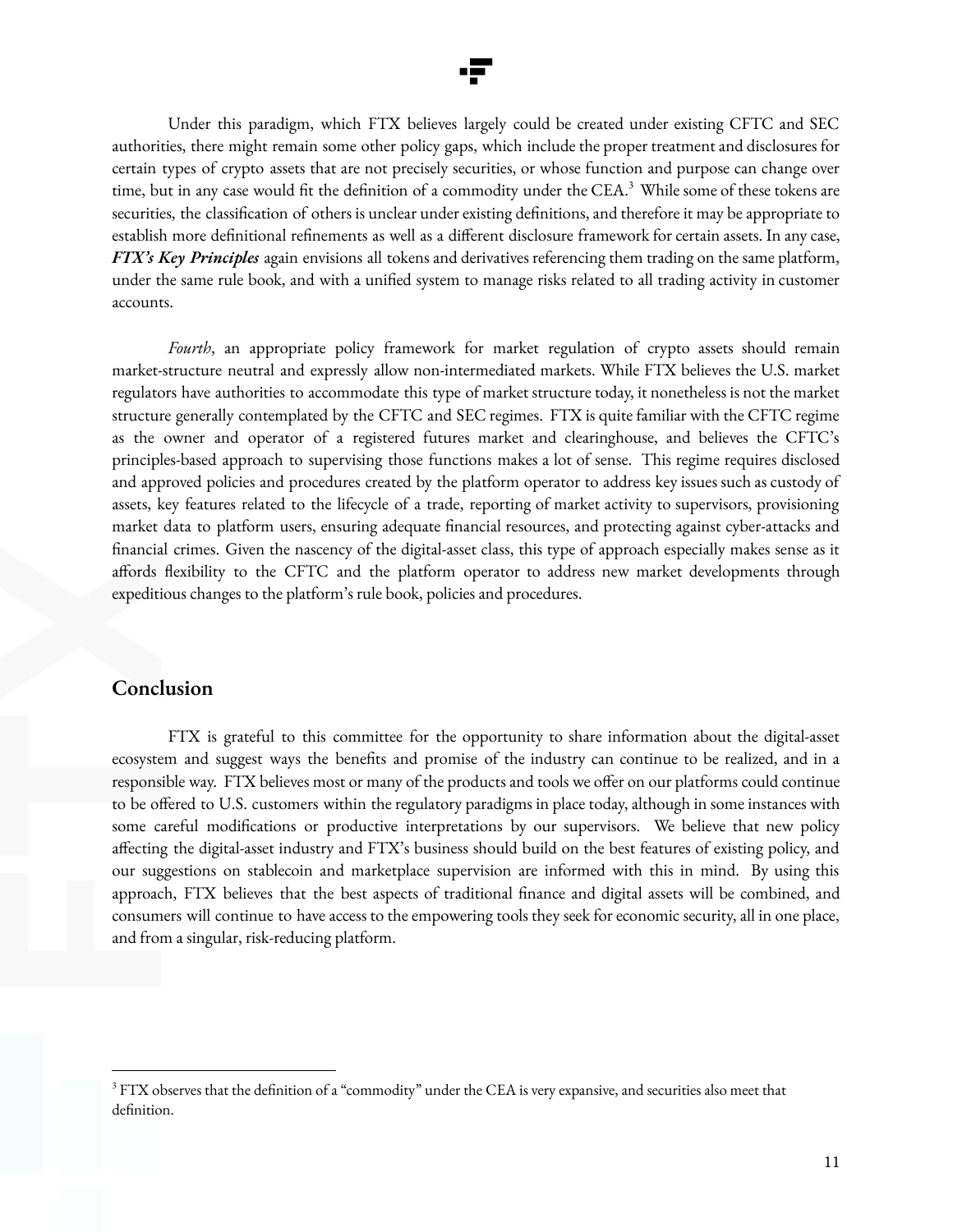### **Exhibit A**

### **Stablecoin Regulation**

Note: As global regulators continue to consider whether and how to regulate various components of the digital asset ecosystem, we think it is important to share our perspective on how a practical, responsible, and thoughtful approach to regulation might look. This post is not a comment on the current regulations surrounding stablecoins, a legal interpretation of them, or advice on the suitability of transacting in or owning a given stablecoin. This post is an exploration of what a hypothetical new regulatory framework for stablecoins could look like, engineered towards solving for key regulatory priorities and preserving critical usability features.

### **Context on stablecoin regulation**

As the cryptocurrency industry matures, it's vital that a robust regulatory regime grows alongside it which takes seriously its duty to protect consumers, ensure transparency, and prevent illicit activity, while still allowing for innovation and growth.

Stablecoins play a crucial role in the cryptocurrency ecosystem; the majority of all transactions in crypto are settled via stablecoins, and they are one of the most promising payment tools for the broader financial sector. It is also, as of now, unclear exactly what regulatory regime stablecoins will end up being placed in.

### **What is a stablecoin?**

Let's start with the core question: what exactly is a stablecoin?

There are a wide variety of stablecoin designs that have been utilized in the cryptocurrency ecosystem. For illustrative purposes, in this article we will assume a stablecoin on the US Dollar, although parallel assets do exist on EUR, GBP, and other currencies. We will also imagine that it is 1:1; that is, 1 token represents 1 US Dollar. We will imagine that the token's ticker be STBC.

In this construct, this imaginary stablecoin, STBC, is a blockchain-based asset that can be exchanged for a US Dollar. That would typically be accomplished through the following mechanics and arrangements:

Reserves: typically a stablecoin is backed by one or more USD accounts or other similar assets, generally held at a bank, in an account under the name of the stablecoin sponsor, issuer, or other similar body. The USD value of the assets should be at least the supply of the stablecoin.

Token: a blockchain-based token, STBC, where one token represents \$1 (as supported by the creation / redemption process, described below). These could be issued by a private company, a central bank, or a decentralized protocol.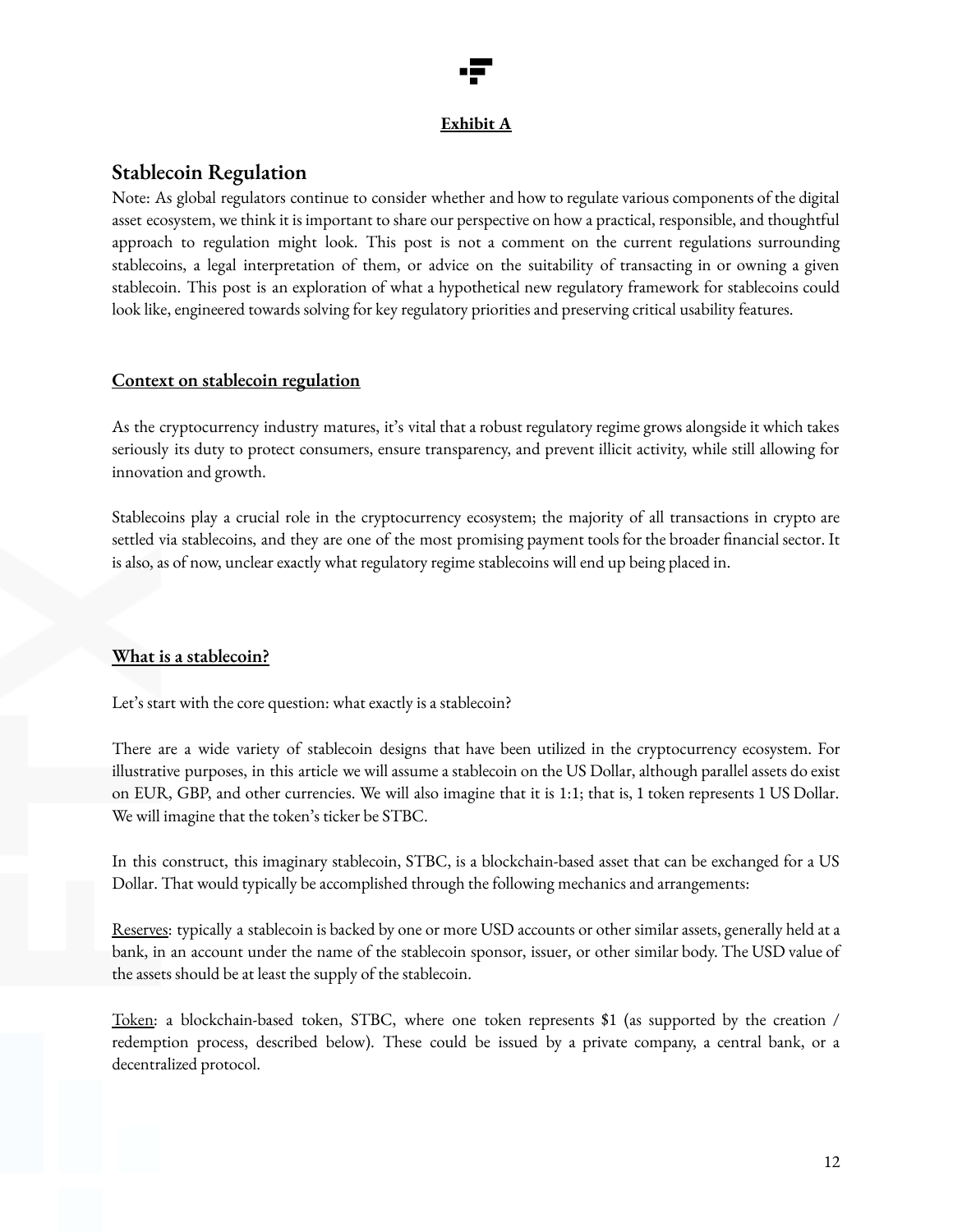

Creation/Redemption: In order to create 1 STBC token, an eligible user must send \$1 to the reserve account. In return, the protocol mints 1 new STBC token and sends it to the user.

Similarly, an eligible user may send 1 STBC token back to the protocol to redeem it for \$1. The protocol destroys the token and sends \$1 back to the user.

### **What are the benefits of stablecoins?**

We believe that stablecoins are one of the most important innovations of the cryptocurrency industry.

Let's say you want to send \$20 to a friend. What are your options?

a) You could hope that both you and your friend use the same peer-to-peer transfer app (e.g. Venmo), and then separately each of you figure out how to send money to/from that app.

b) You could send a \$20 wire transfer to your friend. This would likely take a day and cost \$5+ in fees; and if it's international, it might take a week and cost substantially more in fees.

c) You could send \$20 via ACH, if both you and your friend use US-based USD bank accounts. Then, the transfer would not fully settle for months, exposing both parties to "chargeback risk".

d) You could go to an ATM, withdraw \$23 paying a \$3 fee, and hand \$20 to your friend, who would then have to find a way to use the physical dollar bills.

e) You could send 20 STBC to your friend's cryptocurrency wallet; if you use an efficient blockchain (or both use the same exchange), it will arrive in less than a minute, costing a tiny fraction of a penny in fees.

Option (e), the stablecoin, has a compelling case here as an efficient means of transfer.

Taking our real world use case a step further, consider that a user wants to build a blockchain based application. How should the application's users contribute and withdraw assets?

Here, the users face the same potential options and cost structures as before; once again, stablecoins are the cheapest, safest, fastest way for a user to engage with that application.

### **What are the risks of stablecoins?**

There are three major intertwined risks associated with stablecoins.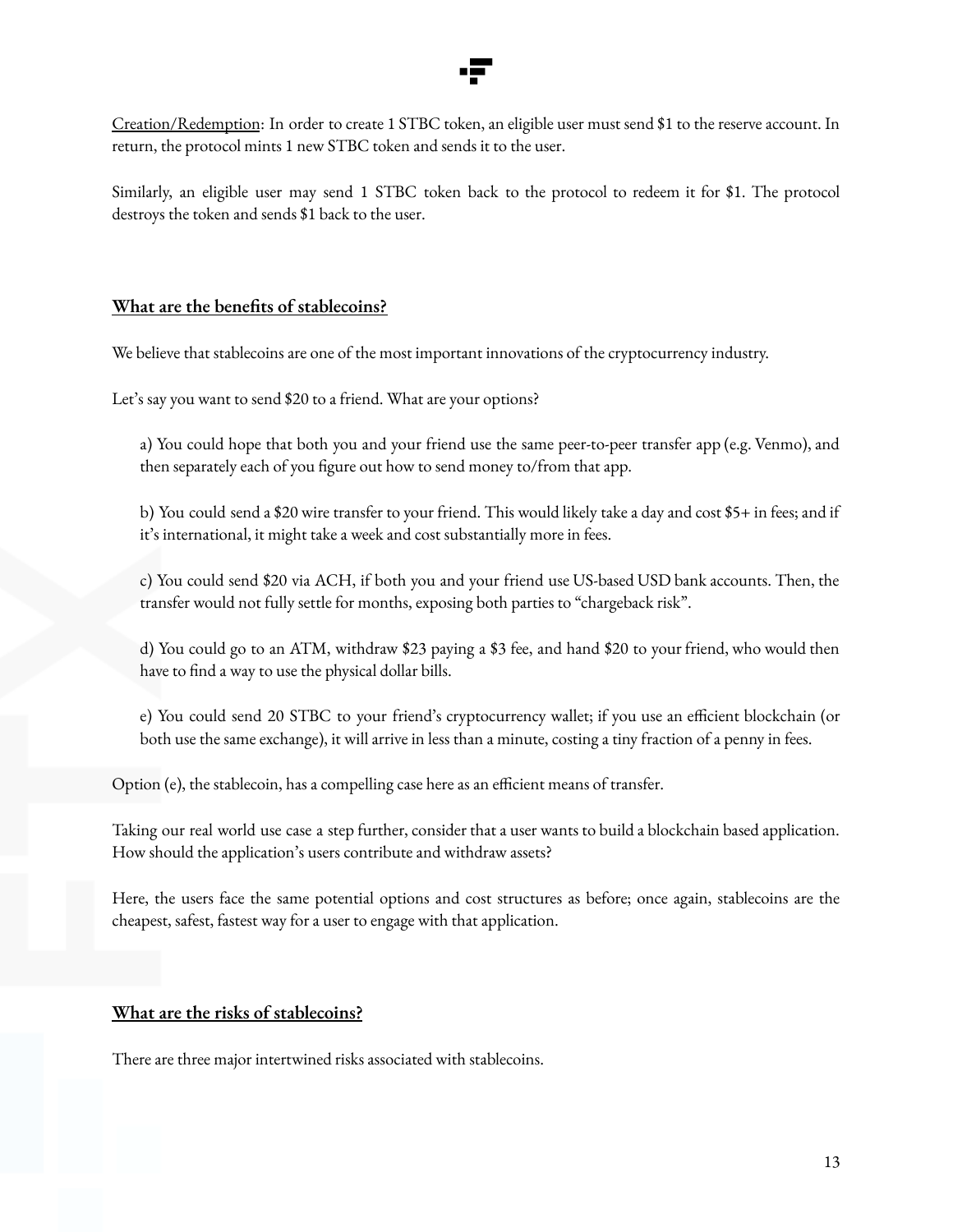

### **Reserve volatility risk**

If the stablecoin is backed by something other than US Dollars in a bank account, the asset might depreciate against USD. If, for instance, you were to back a stablecoin with 1,000,000 tokens issued with \$1,000,000 of the SPY (S&P500) ETF, and stock markets decreased 5% in price, you would be left with only \$950,000 backing 1,000,000 stabelcoins–meaning that the "stable" token had in fact fallen in value, at least in regards to the reserves it is purported to be redeemable for!

Unlike investment products where customers gain from appreciation in the assets backing the product, there is generally no way for a stablecoin to be worth more than \$1, as customers can always create more for \$1 each. This means that the core philosophy behind the assets backing a stablecoin should be to focus on assets with low volatility which are very similar to USD. US Treasury bonds may be an appropriate asset for a stablecoin's reserves; if Bitcoin is used, it has to be overcollateralized to an extent that there is very little risk of loss to the stablecoin holders. Backing 100 stablecoins with \$101 of BTC is untenably risky: a mere 2% decrease in bitcoin markets would cause the stablecoin to be under-backed and no longer fully redeemable for \$1. Backing 100 stablecoins with \$400 of BTC, on the other hand, is substantially more defensible, as there is very little risk of a 75% move before the reserves would have a chance to de-risk. Any stablecoin issuer or designer must have a transparent, robust risk model to mitigate the volatility of its reserves, including determining which assets are appropriate for its reserves.

### **Redemption risk**

A related worry is that a user might own 1,000 STBC, go to the issuer to redeem their STBC, and be denied.

This might happen if the reserves had in fact run out of dollars and so there was nothing left to redeem STBC for; this would likely imply the reserves had not been in USD, and had fallen in value.

Alternately, this could happen if the issuer arbitrarily decides to block your redemption, possibly to try to keep more impressive metrics for STBC.

Either way, the lack of ability to redeem (or a lack of transparency related to redemption process and requirements) presents a risk to the user.

### **Financial crimes**

One final risk of stablecoins is that they could be used for financial crimes, or to finance illicit activities.

Any stablecoin issuer or designer must include creation, redemption, and use mechanics that, in harmonization with regulation, address and avoid this use case.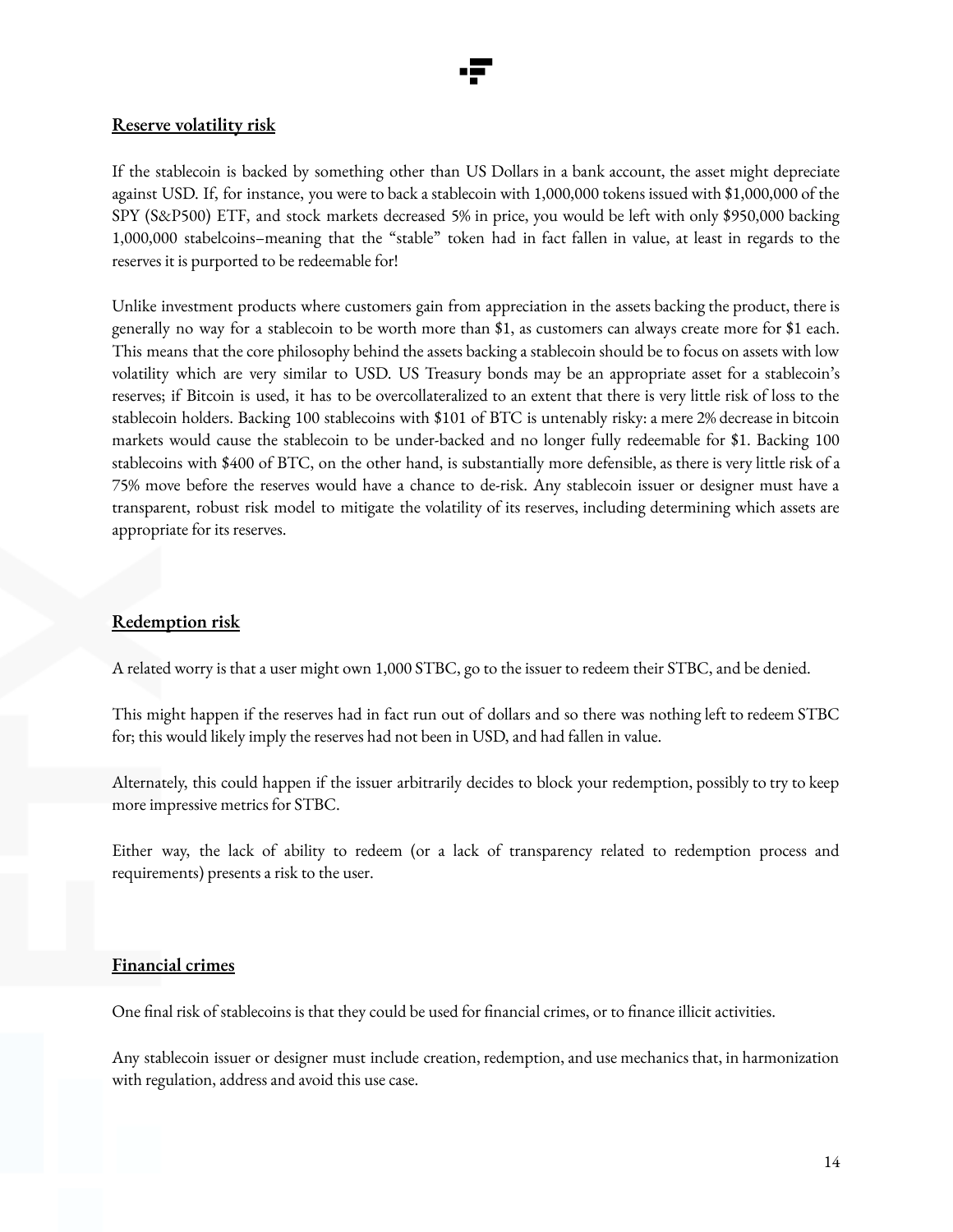### **What is a sensible stablecoin regulatory framework?**

As noted above, we believe that stablecoins have presented a significant positive use case to the world, and they continue to hold the potential to revolutionize the payments and remittances industry. Stablecoins could in the future revolutionize the payments industry, drastically reducing friction and transaction costsa, delivering to many around the world the benefits that come with having access to reliable and usable value transmission. As such, we think it is important to ensure that the ongoing regulatory discussions around the approach to a framework for stablecoins be based on a practical structure that solves equally for usability, reliability, transparency, consumer protection, and the identification and prevention of financial crimes.

We look forward to engaging with regulators on examples of what such a framework might look like. There are many different approaches and we remain open and excited for feedback and engagement from regulators and from other participants in the cryptocurrency industry.

As outlined above, there are real risks associated with stablecoins, and any framework should work to mitigate those.

As such, while we look forward to continuing dialogue on the details, we would be in favor of a proposal for a transparency-based reporting and registration regime for stablecoins.

A proposed framework might look like the following:

a) All stablecoins issued to US users must be registered on an official list of "regulated stablecoins" under the oversight of one or more US regulatory department(s).

b) The registration itself would be focused on transparency and reporting, on a notice filing basis, coupled with clear obligations on recordkeeping, reporting, and regular examination. The regulatory departments authorizing the program would have the ability to decertify registered stablecoins.

c) The registration would involve publishing a daily Reserves List which details what the total net value of the stablecoin's reserves are, and breaks that down into exact quantities of specific categories (e.g. "100 USD in Bank XYZ; \$95 of short-term US treasury bills; \$50 of Tier-1 commercial paper of US companies; \$30 of Tier-1+ commercial paper of European companies; \$10 of [other suitable assets as permitted by the regulation and by that stablecoin's registration document]")

d) The registration would require that the issuer maintain "sufficient" reserves. This could be defined by a set of haircuts on various types of reserves. E.g., perhaps a 0.10% haircut on USD in an FDIC insured bank account; a 1% haircut on short-term US treasury bills; a 10% haircut on Tier-1+ commercial paper; a 15% discount on Tier-1 commercial paper; a 20% haircut on EUR, GBP, JPY, CHF, CAD, AUD, SGD, HKD, etc.; and a 50% haircut on bitcoin.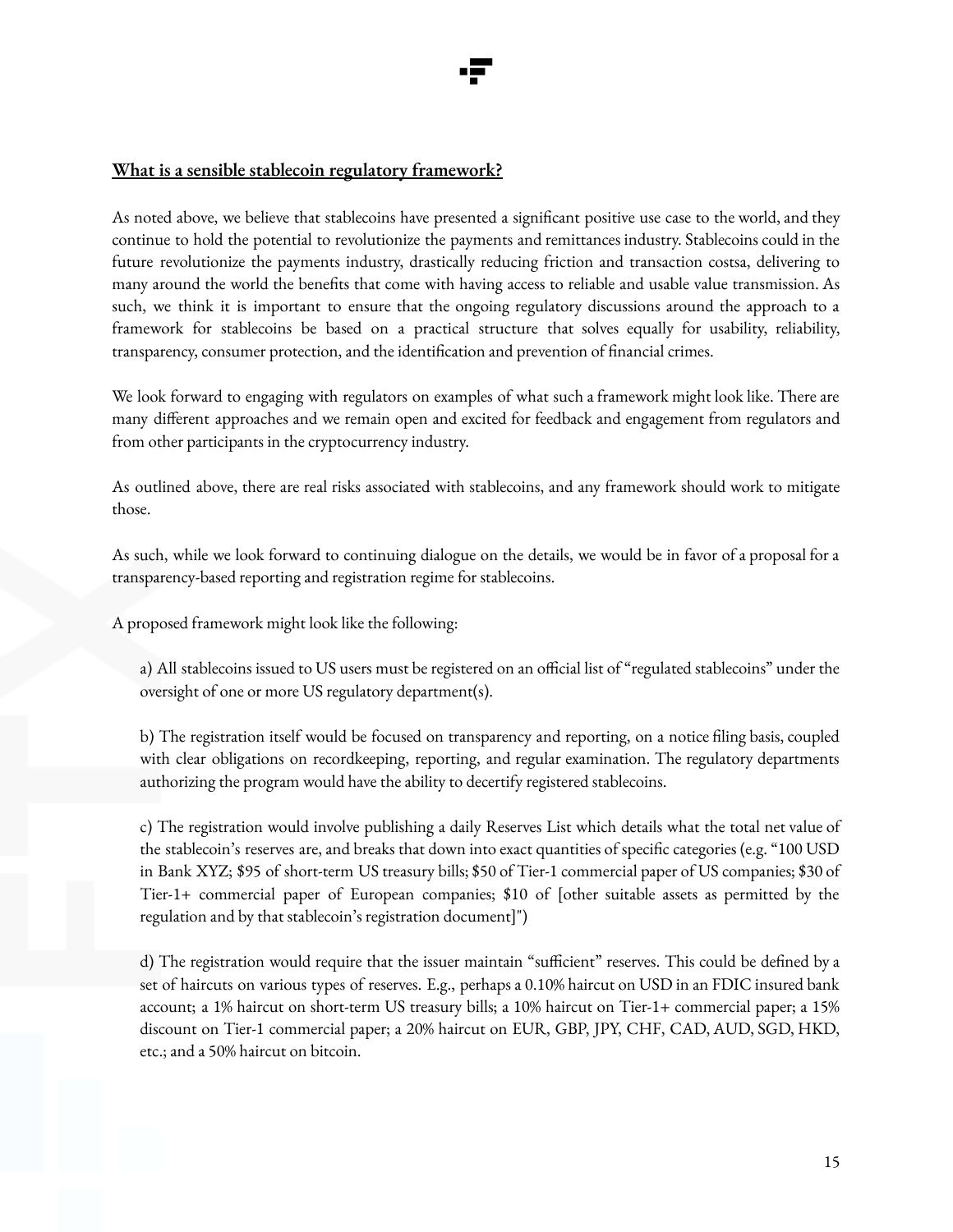

e) The registration would require semi-annual audits by an accounting firm to confirm that the reserves are as represented.

f) The registration would require stablecoins to have clear and transparent redemption requirements (e.g. based on Know Your Customer documentation) and a clear customer complaint process if a redemption is denied.

g) To address financial crimes, all registered stablecoins would have to be on a public ledger, and the creation and redemption process must be sufficiently structured in order to ensure that stablecoins associated with illegal activity (as observed via on-chain surveillance and analytics tools, via a suite of standard blockchain surveillance software) cannot be redeemed.

As noted above, this is a basic strawman framework for how the key components of a potential stablecoin registration program might look. Each of these points are designed to preserve the usability of stablecoins while solving for regulatory considerations that need addressing. If designed in the right way, this framework could enhance the ultimate usability of stablecoins. We very much look forward to engaging with policymakers, regulators, and market participants on these concepts.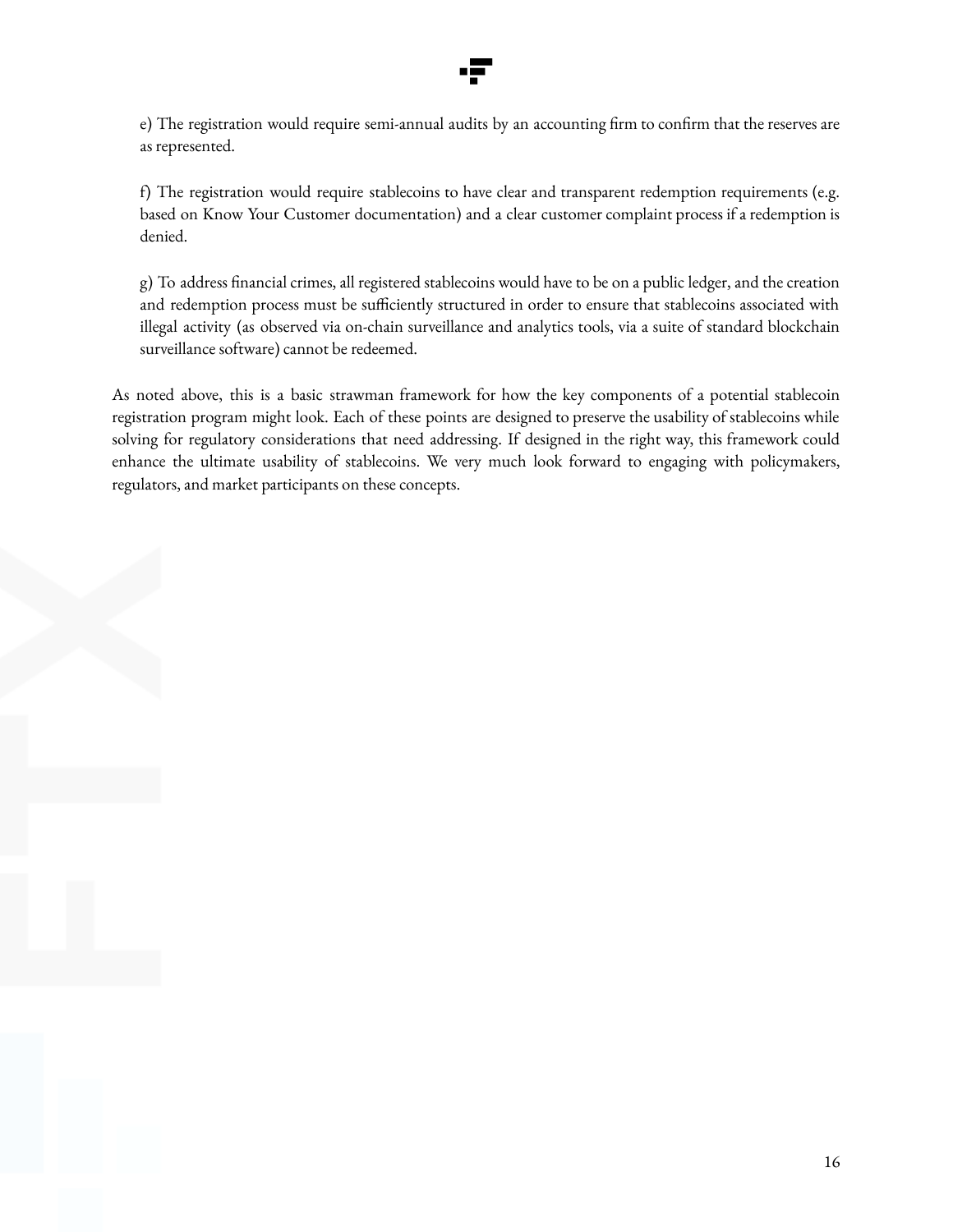### **Exhibit B**

# FTX' s Key Principles for Market Regulation of Crypto-Trading Platforms

In this piece we identify a series of ten principles (and in some instances, proposals) that should guide policy makers and regulators as they build the regulatory framework for spot and derivatives crypto markets. FTX does not propose specific legislation here but rather principles and proposals that could be reflected in policy making, whether in the form of legislation, rulemaking or other regulatory action. Many of these principles are familiar to traditional securities and derivatives markets, but some of the principles reflect market-structure choices made by FTX and other crypto-platform operators that we believe lead to superior outcomes for investors and, indeed, the public. FTX therefore believes public policy should not only permit these choices but promote those that lead to such outcomes. Some of the discussion here focuses on the U.S. marketplace but the principles and proposals are applicable in any jurisdiction globally. FTX appreciates being able to engage in this dialogue with policy makers and regulators, and we are always happy to pursue follow-up discussions with interested parties. See our prior policy blog posts at [https://www.ftxpolicy.com.](https://www.ftxpolicy.com)

# 1. Proposing One Primary Market Regulator with One Rule Book for Spot and Derivatives Listings

In the U.S. regulatory ecosystem, spot markets and derivatives markets are subject to different regulatory programs, and this can lead to inefficient and non-optimized market structures. In this post we propose as a solution an alternative regulatory approach that would provide market operators the ability to opt in to a unified regulatory regime for spot and derivatives marketplaces, through a primary regulator model.

As many know, the CFTC is the primary regulator of commodity derivatives marketplaces, while the SEC is the primary regulator of cash securities marketplaces, and the two agencies share oversight responsibility for certain aspects of security derivatives marketplaces.

In parallel, there is a further regulatory split for spot markets (sometimes called "cash markets" in the traditional commodities or securities context), where the applicable regulatory program depends on whether the product being traded is categorized as a security (where the SEC regulates) or a commodity that is not a security (where the states largely regulate, via money transmitter or money services business licensing).

Against that backdrop, and particularly outside of the U.S., we observe that many crypto-native trading-market operators offer for trading both spot transactions on crypto assets as well as derivatives on those assets, under a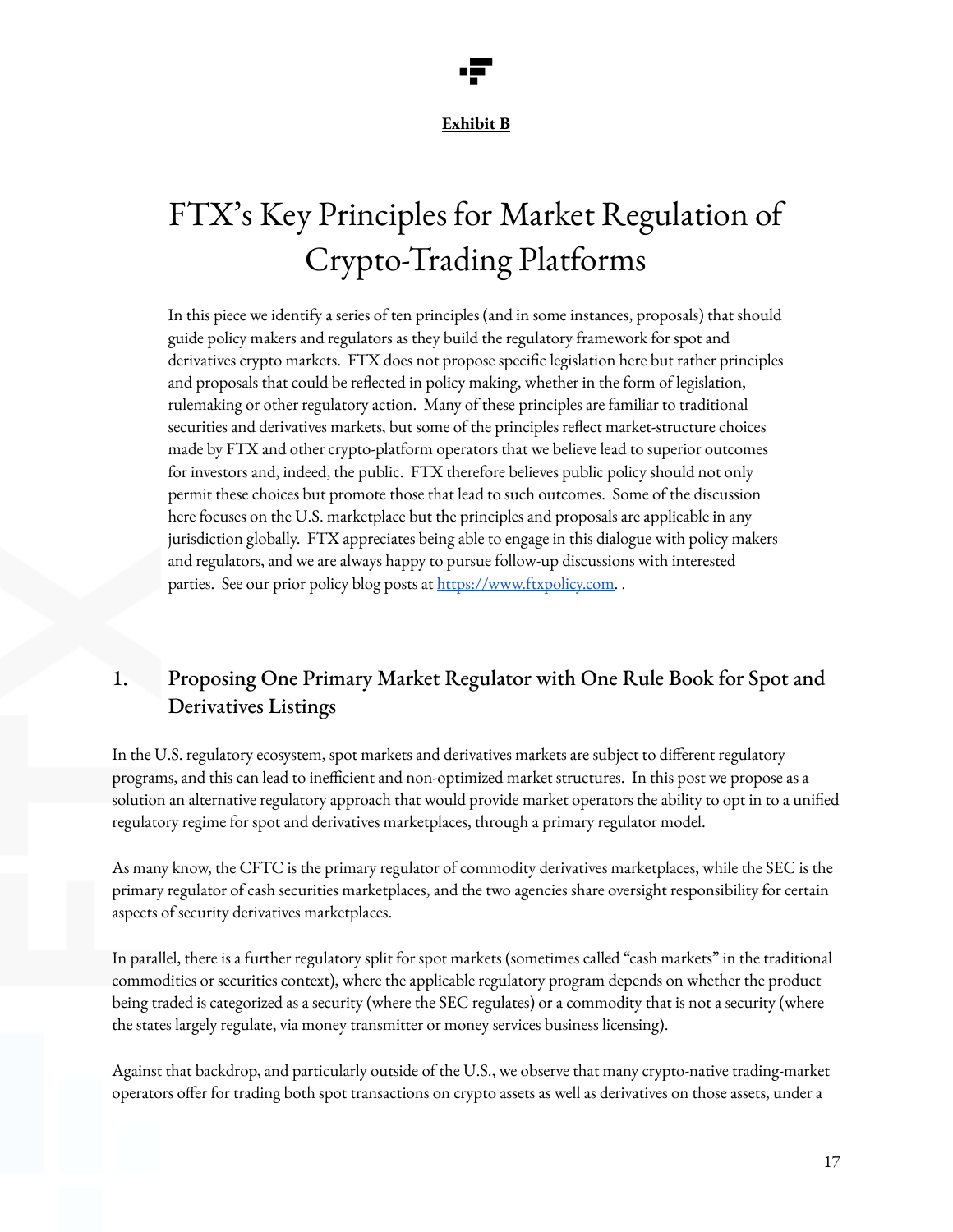

unified rule book, one collateral and risk-margin program, and a single technology stack. This model is generally not found in the U.S. given the jurisdiction's historically fragmented approach to markets regulation. Nonetheless, we believe that for traded crypto markets, the key principles for market regulation (customer and investor protection, market integrity, preventing financial crimes, and system safety and soundness) generally apply equally across spot and derivatives markets, and commodities and securities markets. That is, the regulatory label on a given product or market need not change the core goals of regulation, and the same rulesets should generally apply across all markets. For that reason, we strongly support offering a single unified regulatory program for crypto market operators.

Specifically, in jurisdictions where there is a primary derivatives-market regulator separate and distinct from a primary cash-markets regulator (such as in the U.S.), policy makers and regulators should seek to permit qualified crypto markets operators to run a single rule book, risk program, and technology stack, approved and overseen by a primary regulator (perhaps chosen by the marketplace on on an opt-in basis and supported thereafter by inter-regulator cooperation and information sharing, with the possibility of the primary regulator shifting if the underlying product mix evolves in a certain way), that governs the listing and trading of both spot cash transactions in crypto assets as well as derivatives on crypto assets.

Much of this can be achieved today under existing statutory authority and with creativity and cooperation by and among market regulators. With some specific issues, however, clarity might be needed from legislation. Under the current U.S. paradigm, for example, we acknowledge that it is unlikely to be absolutely clear at any given moment, absent legislation, whether all of the crypto products listed on such a venue are definitively "within" or "without" the jurisdiction of either of the markets regulators. However, between two possible regulatory solutions under this paradigm - which are (1) that regulators can prohibit the marketplace altogether (via indecision, decree, or a combination of the two), or (2) that regulators can innovate and cooperate to ensure that key regulatory and policy goals are met in a clear and robust way while also permitting the marketplace to operate - we think the second approach offers a compelling option.

Said more explicitly, in jurisdictions where there are two mature market regulators, FTX proposes the permissibility and adoption of a reasonable and rigorous framework that would allow a crypto-markets platform operator to elect one market regulator as its primary regulator for a unified spot and derivatives trading book, subject to adherence to a cooperative framework in which the other market regulator acts a secondary regulator while maintaining appropriate visibility into the platform's operations, but not day-to-day supervisory responsibilities. (Indeed, a similar approach is used today when a market regulator from one jurisdiction "recognizes" the framework of a different jurisdiction where a primary, "home" regulator resides, and then defers to that primary regulator's regulations and rulesets so long as they are sufficiently comparable.)

We propose a functional-based approach, where the regulation and the trading venue rule books that comply with that regulation should be largely modeled after existing market regulations for securities and derivatives markets, on the basis that most jurisdictions will follow this same approach. FTX believes that there is a unique current opportunity for U.S. regulators to take a leadership position in the global crypto markets regulatory discussion, and we believe that modelling a primary regulator model on existing market regulation will foster standardization and harmonization of regulation globally, paving the way for international adoption and reciprocal jurisdictional recognition.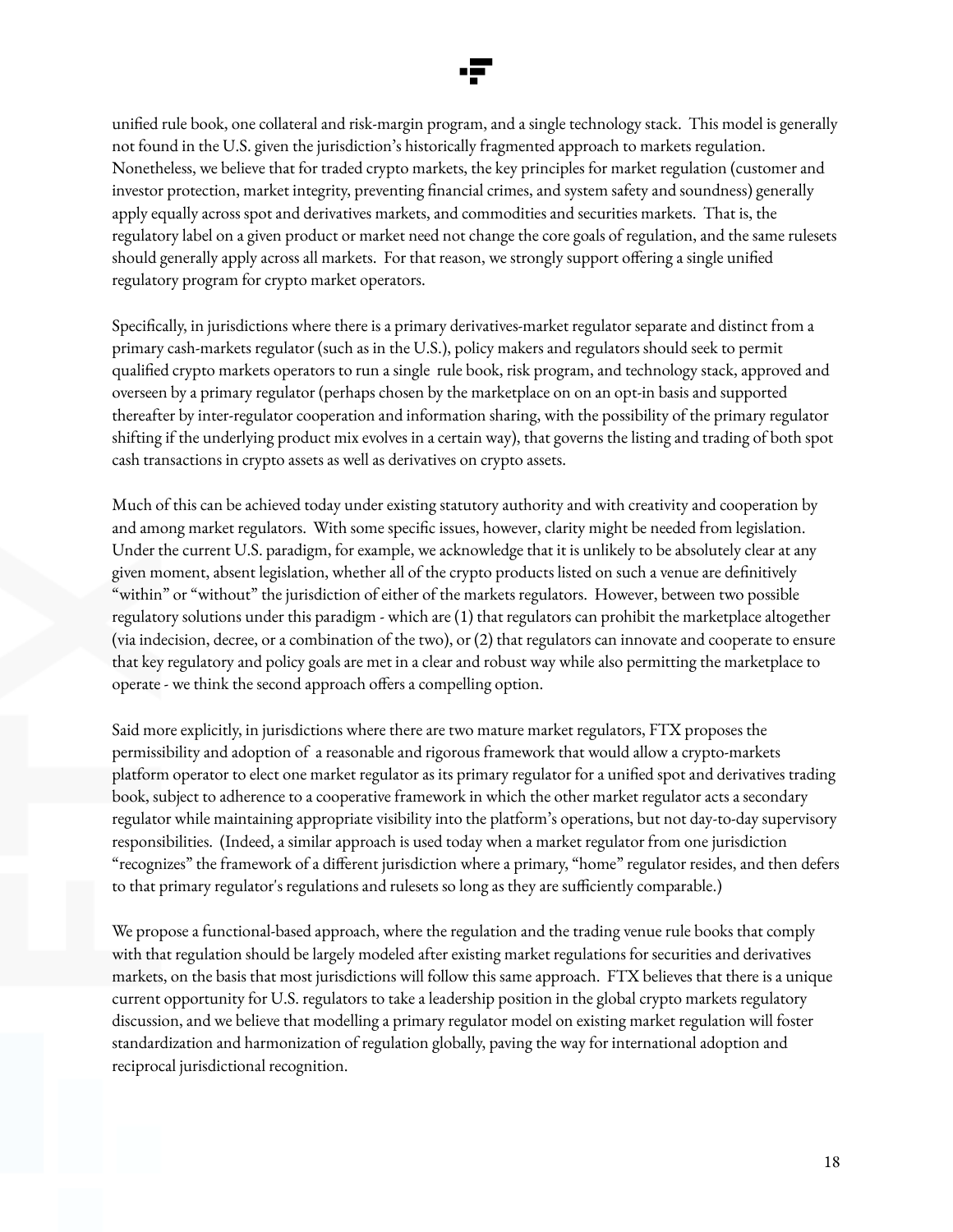To underscore why we are so focused on these regulatory issues - it is because we believe that getting crypto market regulation appropriately calibrated is critical for the continued development of healthy, transparent, and well functioning global crypto markets, which we believe will deliver knock-on positive effects to the global economy as a whole. And we think our proposed approach, in addition to solving for regulatory uncertainty and fragmentation, would also reduce operational complexity by allowing matching engines for both spot and derivatives transactions to operate on the same platform with the same user interface. This in turn would reduce operational risk to the platform, and promote capital efficiency by allowing collateral in support of both order books to rest on the same platform. In the rest of this piece, we discuss in more detail various additional practical benefits of crypto market place operators being subject to unified primary regulator oversight.

# 2. Full-Stack Infrastructure Providers and Maintaining Market-Structure **Neutrality**

Regulation should be market-structure agnostic, provided that the core regulatory issues (identified above as customer and investor protection, market integrity, preventing financial crimes, and system safety and soundness) are addressed. Technology has enabled any capable entity to perform the various functions involved with the pre-trade, execution, and post-trade phases of the lifecycle of an asset trade or transaction in a single regulatory stack - in fact, to split up those functions, from a technology perspective and when building a market from the ground up, would require a forced and artificial deconstruction.

However, one of the things that prohibits an entity from taking on any or all of these functions can be the specifications of a regulation. To say it another way, much of current market structure is a creation of regulatory artifact rather than a reflection of a thoughtful and holistic approach to marketplace design, efficiency, transparency, and risk management. FTX built and continues to evolve its trading ecosystem with the latter approach in mind.

We believe that so long as the various needed functions necessary to the lifecycle of a transaction are being met, policy makers would do well to remain otherwise neutral on how a market is structured (so long as appropriate customer protections also are in place, discussed below). For one example, most market regulation today envisions an intermediated market place where an intermediary such as a broker interfaces directly with a customer (think back to calling in, or mailing in, your order to a broker that had access to the physical exchange floor). In contrast, crypto-asset platforms largely dispense with this mode in favor of a direct-membership market structure, where end investors onboard directly to the platform for trading, and not through an intermediary or broker (although service providers such as Internet and data-center providers are involved).

A non-intermediated market allows all users to get the same access to market data (consider that FTX's data is free, globally, versus much of the global trading venue industry where data fees are a material commercial component of the business), connectivity, and key features related to functionality and risk management, regardless of the sophistication of the user. The positive implications of this are potentially enormous, and are only just beginning to be seen, interestingly, around the direct-to-consumer crypto marketplace models. The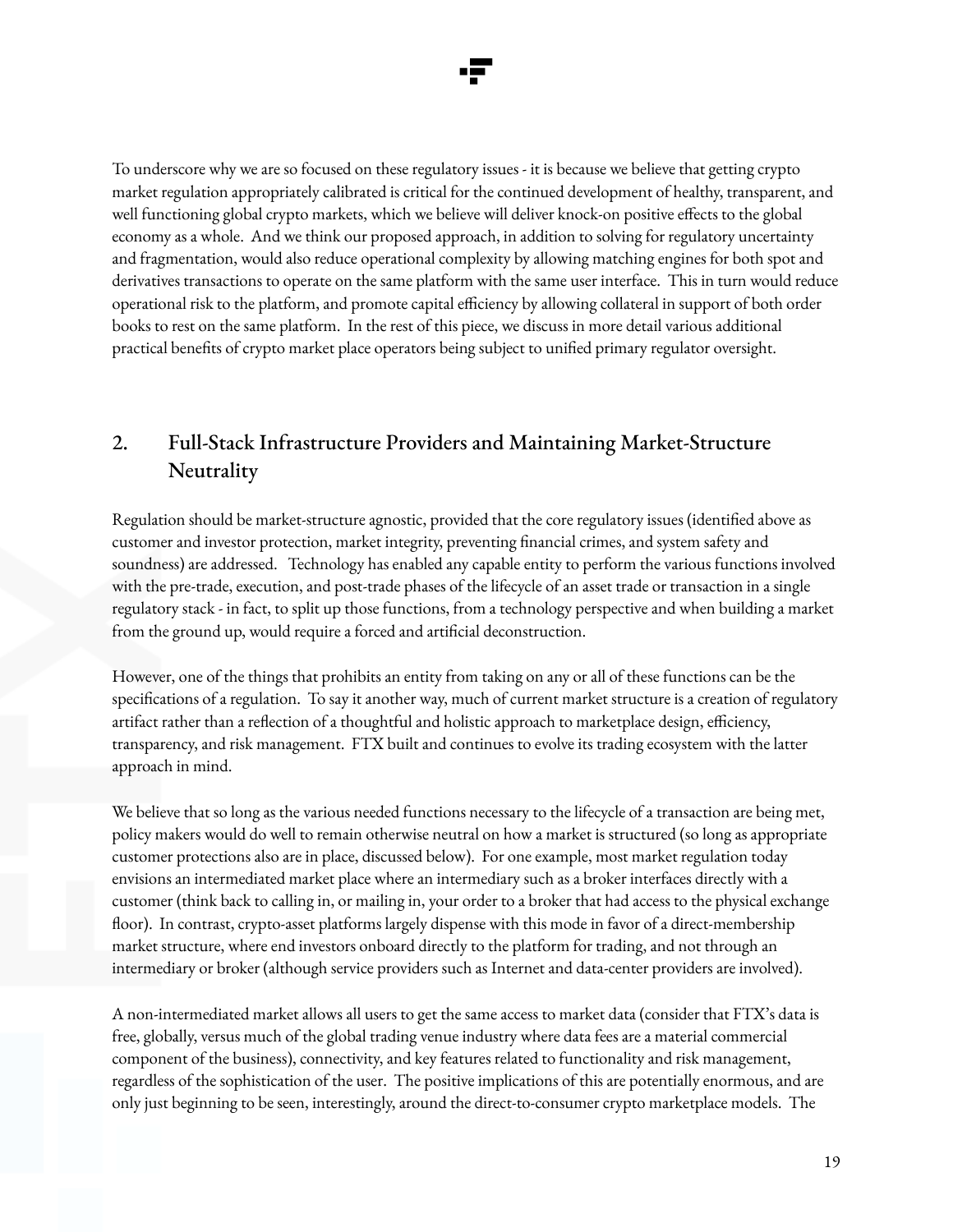

public is better served if the barrier to entry to transact competitively with global markets is an internet connection, rather than a \$100,000 (or more) data-subscription fee and a costly fee- or commission-based relationship with a broker that merely plugs you into the trading venue's technology. Non intermediated markets create a more level playing field that's often lacking in many traditional financial systems, whose market structures have created a number of challenges including real and perceived conflicts of interests between intermediaries and their customers.



Consequently, a direct membership market structure should be expressly permitted (not required, but permitted) so long as the relevant customer protections continue to be afforded, in this case by the platform provider.

# 3. Custody of Crypto Assets -- Key Functional and Disclosure Requirements

For crypto assets, the asset is safekept in a wallet, where custody can be performed by the asset owner or by a wallet holder on the customer's behalf. Where custody is performed on a customer's behalf by a platform operator or intermediary, appropriate safeguards should be disclosed in policies and procedures of the custodian. Key areas of focus and disclosure should include: wallet architecture; whether insurance is provided by the custodian; how private keys are kept secure, managed and transferred; managing risks related to insider collusion or fraud; and physical security of data centers.

Importantly, in the case of platform operators, consideration should be given to the increasingly common practice of using third-party providers for data centers (i.e., cloud-service providers) as well as custodial services. In these instances, the platform operator will not itself perform these functions but nonetheless will be held responsible by users for them, and users should be given visibility into how third parties will address the aforementioned issues. Market supervisors should require regulated platform operators to perform regular diligence on their vendors and to have sufficient business continuity and disaster-and-recovery programs in place in connection with their vendor suite.

# 4. Full-Stack Market Infrastructure Providers and the Lifecycle of a Trade -- Addressing Risk Related to Token Issuance and Asset Servicing, Orderly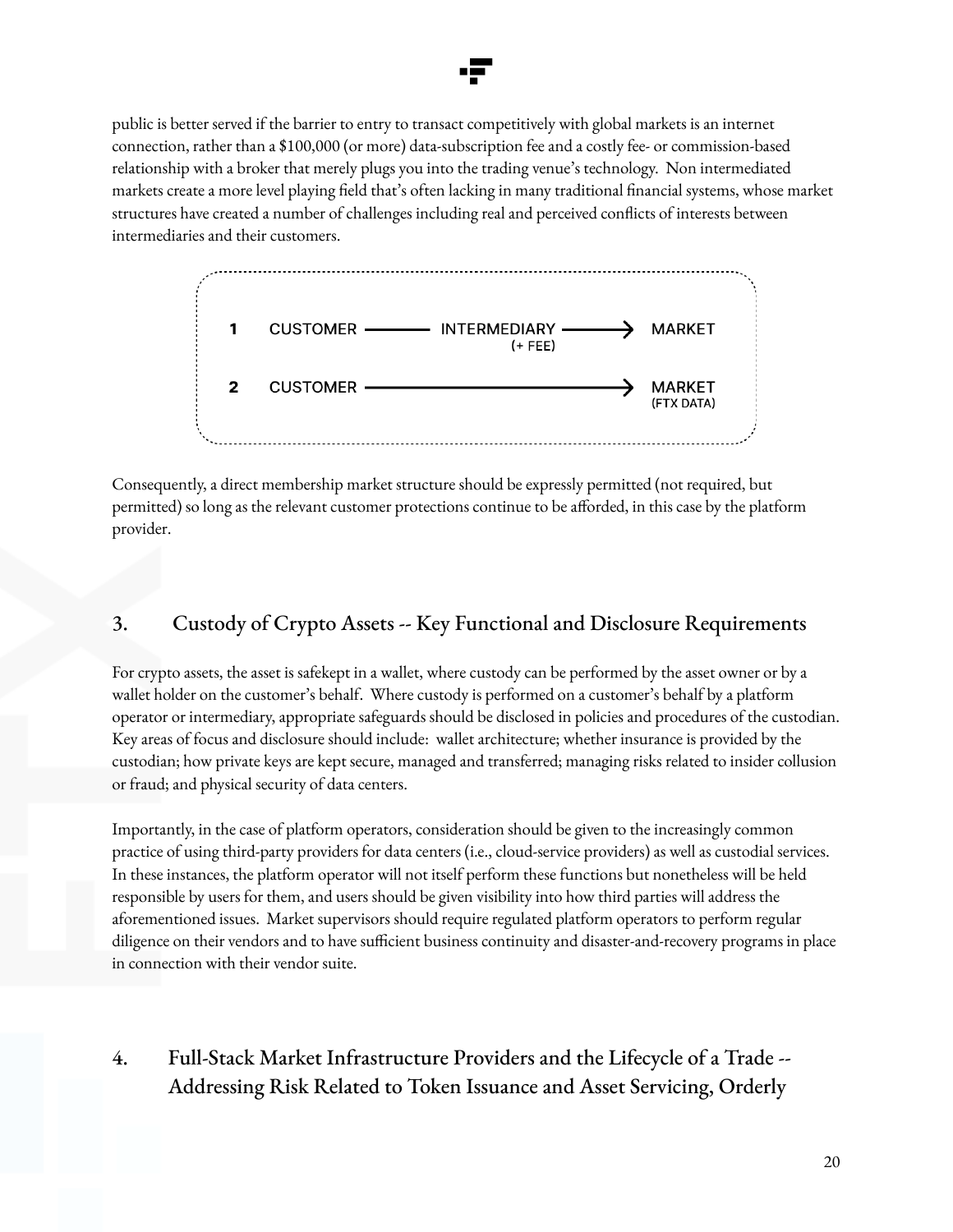

# Markets and Settlement of Trades, Cross Margining and Risk Management of Positions

Again, native crypto-trading platforms integrate into a whole the system for custody, issuing tokens, settlement of trades, and risk managing positions with one technology stack. In creating or fine-tuning a regulatory framework for these platforms, policy makers should ensure that market supervisors understand this system through well developed and clear policies and procedures disclosed by the platform operator. The framework should address the following key issues related to the lifecycle of a spot or derivatives trade.

### Token Issuance and Asset Servicing

Token issuers who have access to the platform for purposes of issuing a token should be governed by disclosed policies and procedures that explain the listing standards for tokens. In some cases, existing securities laws will apply, in which case the policies and procedures should explain how such laws are complied with by the platform as it relates to issuing the security tokens.

This document does not address whether existing securities laws should be amended to account for distributed-ledger technologies and new methods of issuing securities in tokenized form. Suffice it to say here that some of the traditional requirements for central securities depositories might not be appropriate for platforms that offer these services, but others will be.

To the extent a token is not a security but has some security-like features at some point in time, and policy makers otherwise have not addressed whether such tokens should be treated as securities, a platform operator in any case should be required to disclose, or otherwise facilitate disclosure of (i.e., most material information for a token can be easily found on the Web, and a platform could direct a platform user to this information), key material information about the token issuer as part of the platform's listing standards.

Likewise, in the case of all tokens, the platform operator should develop and disclose policies and procedures for how a token issuer will interact with the platform for purposes of facilitating asset servicing, so that supervisors and platform users both can understand and assess the risks to the platform posed by token-issuance functionality. This would be especially relevant in the case of security tokens, where dividend payments and changes in ownership, for example, would impact the token and the owner of the token.

### Market Surveillance

Good public policy would require that a crypto-platform operator has policies and procedures concerning the practices and technology used to perform market surveillance of the platform's trading environments in order to curb market manipulation and promote orderly markets. This is standard policy for traditional supervised markets and should be carried over to supervised crypto markets as well.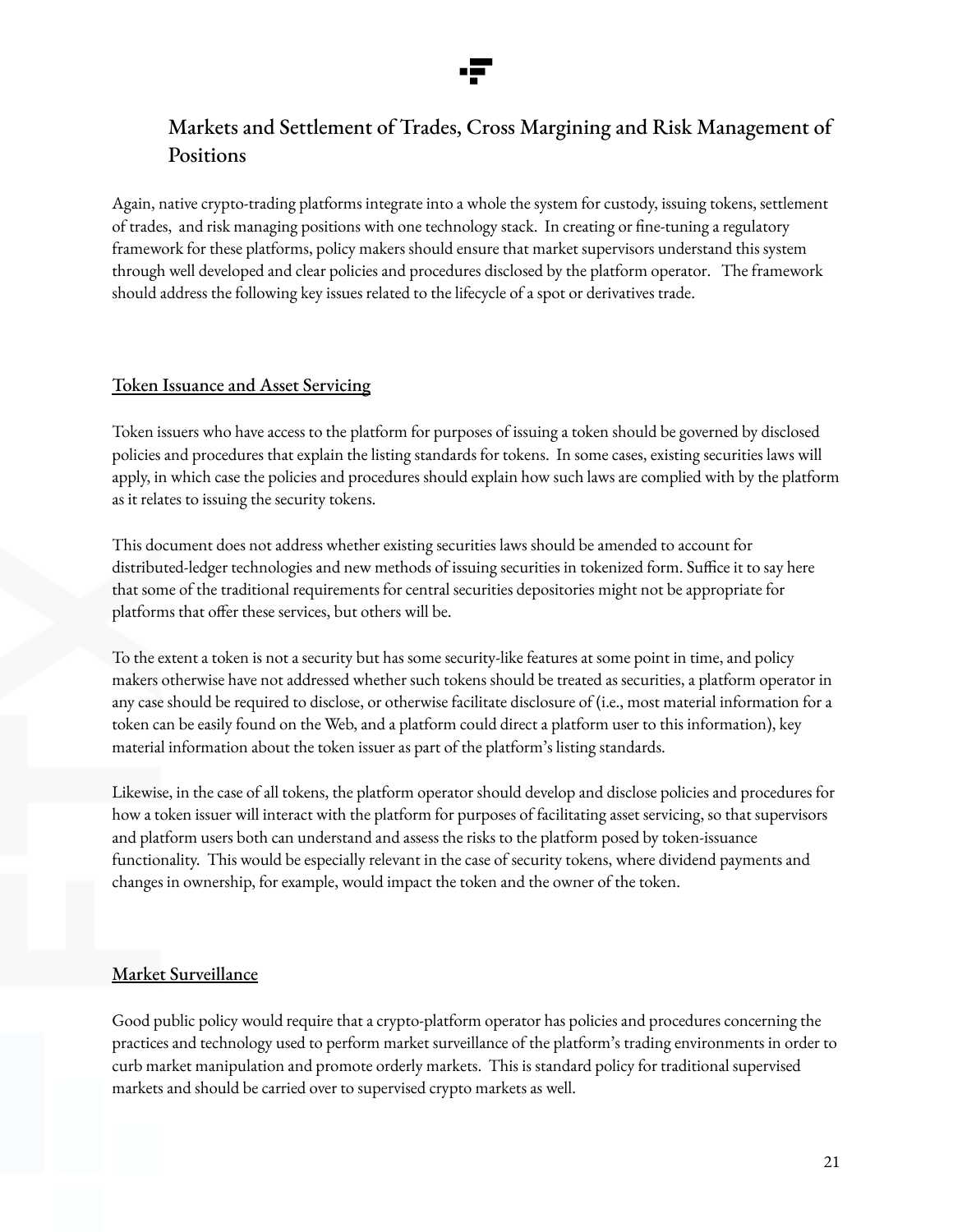### **Settlement**

With regard to settlement, our recommended policy would require the platform operator to have clear and transparent policies and procedures that explain when settlement of a transaction becomes final, and the conditions and circumstances under which the platform provider would reverse settlement due to errors, etc. By and large, regulated venues do this today in their terms of service, etc., and we think it is important they continue to do so.

One of the hallmarks of the FTX trading experience is to allow users to pair in a transaction nearly any combination of assets for purposes of settlement -- for example, a user could exchange BTC for USDC or for SOL. Sound policy would allow the platform to settle transactions by pairing the assets with any of the others listed on the platform, including stable coins or cash fiat currencies (see below for discussion of stable coins) but also other crypto assets, so long as the platform otherwise made clear how and when settlement becomes final.

Another hallmark of full stack trading experiences is access to credit to ensure and promote liquidity on the platform. Public policy should allow platform operators to facilitate the provisioning of credit to platform users so long as this service and function are well documented and explained to the supervisor and market participants on the platform. This is a clear example of where services previously provided by intermediaries can be solved by the trading venue itself.

Because crypto platforms have led the way in exchange innovation, public policy should anticipate that crypto firms will become more and more integrated with traditional payment rails and similar systems. Policy makers should consider whether and when to expressly delineate under what circumstances these platforms could access government-sponsored payment systems created for the settlement of securities, for example. Other policy initiatives will address whether and under what circumstances securities, including government-issued securities, can be reflected in tokenized form, but if such tokenization is permitted, an otherwise properly supervised platform operator should be allowed to access existing payment systems to facilitate settlement of such securities, even if interaction with that system is not on a real-time basis. Such a policy is recommended because otherwise access to this payment system would involve an intermediary, introducing various types of counterparty, operational, and credit risks to the platform that would not be in the interests of the participants on the platform (which itself would be highly supervised under our proposed framework).

### Cross Margining and Risk Management

The regulatory framework for crypto should clearly allow for the cross-margining of both derivatives and spot positions on the platform with any and all assets permitted in the customer wallet and account, subject to appropriate risk weights and haircuts, as applicable. For the settling and risk management of crypto asset transactions on a crypto platform, the settlement and risk systems are automated and the relevant software interacts with the wallet and account that contain customer assets.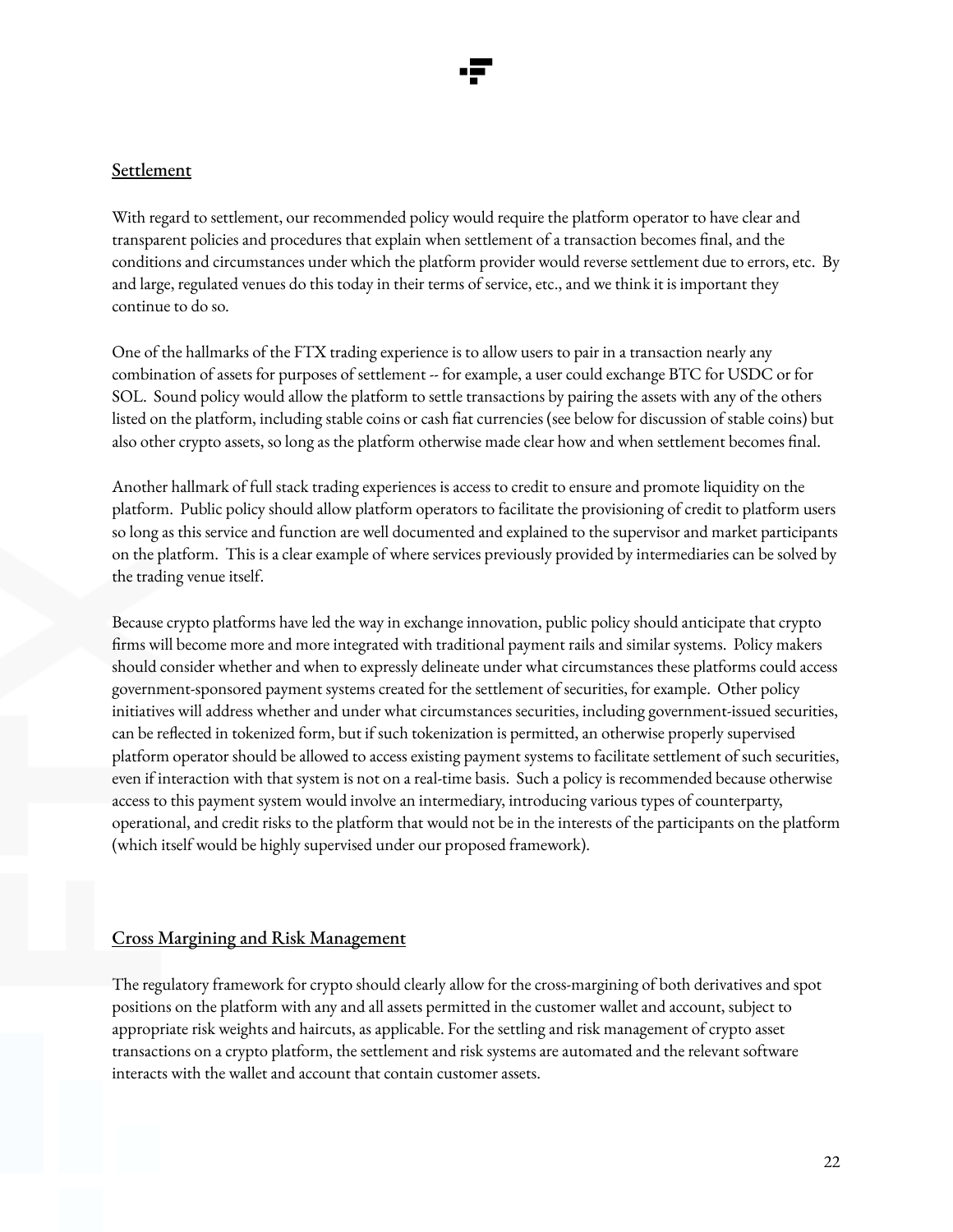A well-designed regulatory framework would allow a single platform to perform all risk functions, and require the appropriate standards on those functions. For example, in addition to the custody requirements mentioned above, the settlement and risk-management systems should be appropriately explained to the market supervisor through the platform's rule book, and the regulator should be made aware of major changes to the system.

Sound policy also should ensure that risk-management systems used by a platform operator are configured to prevent customer accounts from going net negative across positions. A risk-management system that effectively performs this function with this goal, including through liquidations of customer positions, should not be allowed to do so in an arbitrary manner. Instead, the rules, risk parameters and business logic that trigger any actions taken by the customer platform as it relates to customer assets should be clearly disclosed and appropriately explained to the supervisor as well as the platform users in the platform's rule book, which should be approved by the primary market supervisor.

In permissioning the use of a risk-management system for clearance and settlement, policy makers should take care to remain technology and methodology neutral, so long as the platform operator can effectively demonstrate its responsibilities can be adequately met.

## 5. Trading Platform Providers -- Ensuring Regulatory and Market Reporting

Regulatory reporting of transactional activity should be required in order to provide market supervisors appropriate visibility into the trading platform, and to better allow supervisors to police for market manipulation and other unfair trade practices.

Policy makers should consider carefully how best to provide this data -- a requirement should be considered that would mandate that trading platforms create an API for the beneficial use of market supervisors to directly ingest data from the platform itself, rather than require a separate entity to undertake reporting responsibilities.

With respect to market reporting, a hallmark of the crypto-asset industry (as previewed above) is the provisioning of market data to users free of charge. Policy makers should carefully consider the standards under which platforms are permitted to charge users a fee for the provisioning or use of market data related to trading that takes place on said platform along with the implications of that activity for market access, transparency, and fairness policy initiatives. The right standards could incentivize the platform operators to focus on risk management, user experience, and product innovation for competitive advantage rather than fees based on trading activity brought to the platform by the user.

### 6. Ensuring Customer Protections

As suggested, crypto-asset platforms have ushered in an evolution of market structure in favor of a non-intermediated model, where entities separate from the platform are not needed in order to access the platform and the trading environment.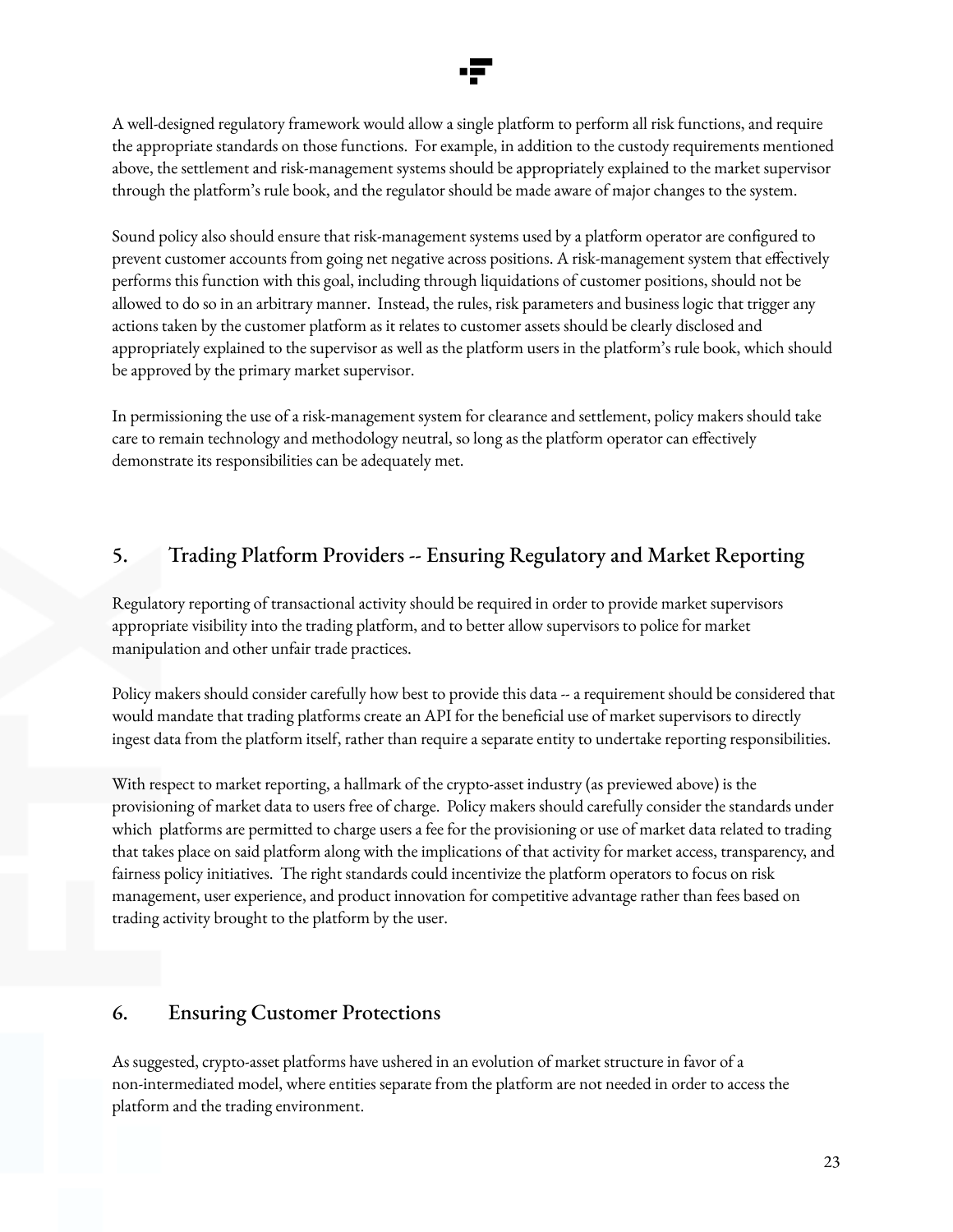In this market structure, however, key customer protections should remain in place. From a policy perspective, one approach could be a very general and non-prescriptive one that requires that platform providers or intermediaries develop and disclose policies and procedures to ensure the best interests of all customers are protected at all times, and leave it to the entity's discretion. This would allow investors to choose a platform provider based on the robustness of those policies and procedures.

If a more detailed or prescriptive approach is favored, such an approach should consider whether specific requirements related to practices impacting platform customers such as front-running trading activity, market manipulation, general risk disclosures related to the assets and instruments listed for trading, appropriate and non-misleading communications with customers, and avoidance of entering into conflicts of interest with customers. Again, appropriate customer-protection requirements can be borrowed from the traditional finance space -- the key is to ensure that the platform provider can provide them rather than insisting that an intermediary perform the function. FTX believes that market place operators are properly positioned (perhaps best positioned) to deliver these types of disclosures and materials to users in a way that can be built directly into the trading venue user interface/user experience.

### 7. Ensuring Financial Responsibilities are Met

As with traditional markets, ensuring that customer assets are protected to the maximum extent possible should be a principle for regulating crypto-asset markets.

Again, the prominence of the wallet as a tool for storing assets is key to the crypto-asset space, and apart from requirements to ensure that the wallet itself is safely maintained and secured, policy makers should ensure that customers have access to real-time information about their account levels at all times (and redundant access paths, in the event of disruptions on one access path), particularly if and when a platform operator commingles customers' assets in an omnibus manner. If a platform provider elects to provide this infrastructure, operational complexity can be substantially reduced while customer assets are meaningfully protected.

In the case of a platform operator or an intermediary, policy makers should consider whether to adopt a minimum capital requirement (or other financial wherewithal condition) to ensure there are adequate resources to address operational and other types of risks that could jeopardize customer assets in custody. For platform operators, this could take the form of ensuring operational resiliency but in addition also ensuring adequate resources to address defaults and liquidations performed by a risk-management system (see above discussion on platform risk management). The goal should be to ensure platform operators need not depend on off-platform resources for settlement and risk management.

With respect to margining customer accounts, there should be a policy that expressly allows portfolio margining of all customer positions in all assets on the platform. This risk-management approach promotes capital efficiency and reduces operational risks to the platform or intermediary managing the customer account.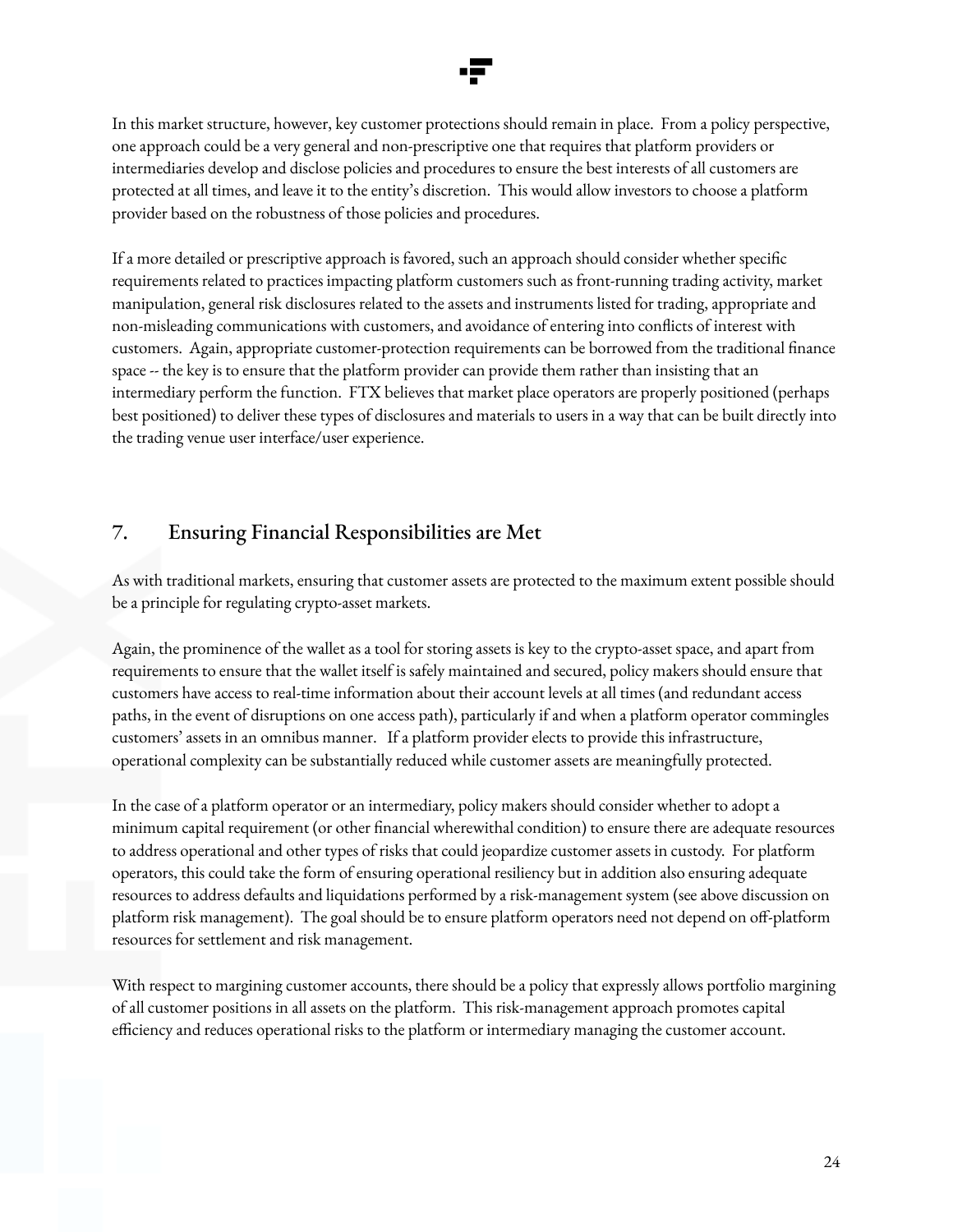# 8. Ensuring Stable Coins Used on Platform Meet Appropriate Standards

A platform operator that permits the use of stable coins for settlement of transactions should be required to explain the standards the platform operator uses in deciding which stable coins it permits for such purposes. FTX has articulated and explained its policy recommendations for stable coin issuers (see [https://blog.ftx.com/policy/context-stablecoin-regulation/\)](https://blog.ftx.com/policy/context-stablecoin-regulation/).

The reason such a policy is recommended is that stable coins are exposed to reserve-volatility as well as redemption risk, and platform users should be entitled to some understanding of whether and to what extent those risks could impact their activity on the platform, including their impact on settlement of transactions (which might not be direct, but nonetheless indirect).

For example, a stable coin backed by risky and volatile assets and not transparently backed by an adequate amount of such assets with appropriate haircuts, could become exposed to price risk. This price risk could interfere with settlement finality on the platform, insofar as the value of the stable coin delivered as payment for the crypto assets in a transaction on the platform are suddenly not equal. Ensuring that stable coins allowed for use on the platform meet adequate standards set by the platform operator (or by public policy makers if applicable) mitigates this risk, and should better protect the users of the platform.

# 9. Full-Stack Infrastructure Providers -- Ensuring Appropriate Cybersecurity Safeguards are Kept

Market regulators in recent years have developed comprehensive cybersecurity requirements for market infrastructure providers. Policy makers should either apply the relevant safeguards already in place for exchanges, or otherwise require that the platform provider develop and disclose to market participants its policies and procedures regarding cybersecurity safeguards. In the case of platform operators already licensed by a market regulator, system-safeguard requirements already will be in place. In the case of platform operators not already licensed, one consideration for policy makers is to adopt a policy that helps facilitate standardization of these safeguards domestically as well as globally.

# 10. Full-Stack Infrastructure Providers -- Ensuring Anti-Money Laundering and Know Your Customer Compliance

Platform operators must perform appropriate KYC as part of user onboarding and must conduct regular anti-money laundering surveillance of user activity (both on the trading venue and via the scrutiny of related on-chain transfers in and withdrawals out). Many platforms, including FTX, use a combination of vendors and internal compliance personnel to assist with these functions today. However accomplished, it is critical that crypto market place regulation continues to require significant focus on the performance of KYC and AML